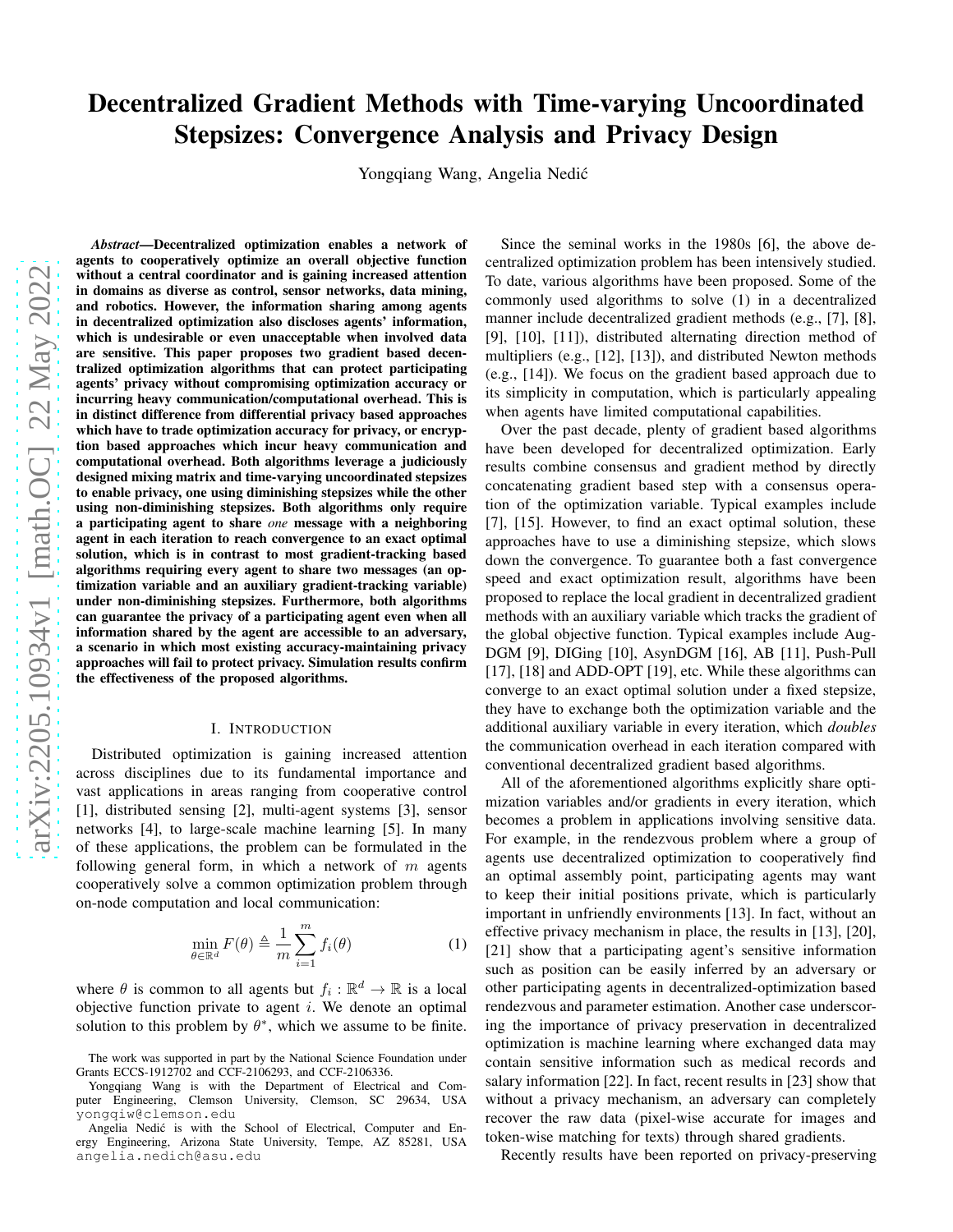decentralized optimization. For example, differential-privacy based approaches have been proposed to obscure shared information in decentralized optimization by injecting noise to exchanged messages [20], [24], [25], [26] or objective functions [27]. However, the added noise in differential privacy also unavoidably compromises the accuracy of optimization results. To enable privacy protection without sacrificing optimization accuracy, partially homomorphic encryption has been employed in both our own prior results [13], [28], and others' [29], [30]. However, such approaches incur heavy communication and computation overhead. Employing the structural properties of decentralized optimization, results have also been reported on privacy protection in decentralized optimization without using differential privacy or encryption. For example, [22], [31] showed that privacy can be enabled by adding a *constant* uncertain parameter in the projection step or stepsizes. The authors of [32] showed that network structure can be leveraged to construct spatially correlated "structured" noise to cover information. Although these approaches can ensure convergence to an exact optimal solution, their enabled privacy is restricted: projection based privacy depends on the size of the projection set – a large projection set nullifies privacy protection whereas a small projection set offers strong privacy protection but requires *a priori* knowledge of the optimal solution; "structured" noise based approach requires each agent to have a certain number of neighbors which do not share information with the adversary. In fact, such a structure constraint is required in most existing privacy solutions with guaranteed optimization accuracy. For example, besides the "structured" noise based approach, even the partially homomorphic encryption based privacy approaches for decentralized optimization require the adversary not to have access to a target agent's communications with all of its neighbors [13].

Inspired by our recent results that privacy can be enabled in consensus by manipulating inherent dynamics [33], [34], [35], we propose to enable privacy in decentralized gradient methods by judiciously manipulating the inherent dynamics of information mixing and gradient operations. More specifically, leveraging a judiciously designed mixing matrix and timevarying uncoordinated stepsizes, we propose two privacypreserving decentralized gradient based algorithms, one with diminishing stepsizes and the other one with non-diminishing stepsizes. Not only do our algorithms maintain the accuracy of decentralized optimization, they also enable privacy even when an adversary has access to all messages shared by a participating agent. This is in contrast to most existing accuracyguaranteed privacy approaches for decentralized optimization which cannot protect an agent against adversaries having access to all shared messages. Furthermore, even in the nondiminishing stepsize case, our algorithm only requires a participating agent to share one variable with a neighboring agent in each iteration, which is extremely appealing when communication bandwidth is limited. In fact, to our knowledge, our algorithm is the first privacy-preserving decentralized gradient based algorithm that uses non-diminishing stepsizes to reach accurate optimization results but requires each participating agent to share only one message with a neighboring agent in every iteration. Note that most existing gradient-tracking based decentralized optimization algorithms (e.g., [9], [10], [11], [16], [17], [18], [19], [36], [37], [38], [39], [40]) require an agent to share two messages (the optimization variable and an auxiliary variable tracking the gradient of the global objective function) in every iteration.

The main contributions are as follows: 1) We propose two accuracy-guaranteed decentralized gradient based algorithms that can protect the privacy of participating agents even when all shared messages are accessible to an adversary, a scenario which fails existing accuracy-guaranteed privacypreserving approaches for decentralized optimization; 2) The two inherently privacy-preserving algorithms are efficient in communication/computation in that they are encryption-free and only require a participating agent to share *one* message with a neighboring agent in every iteration, both for the diminishing stepsize case (the first algorithm) and the nondiminishing stepsize case (the second algorithm). This is significant in that, as a comparison, existing state-of-the-art gradient-tracking based decentralized optimization algorithms require a participating agent to share two messages in every iteration, both the optimization variable and the auxiliary gradient-tracking variable<sup>1</sup>. In fact, the sharing of the additional gradient-tracking variable will lead to serious privacy breaches, as detailed in Sec. IV-B; 3) Even without taking privacy into consideration, the two decentralized optimization algorithms are of interest by themselves. To our knowledge, our analysis is the first to rigorously characterize the convergence of decentralized gradient methods in the presence of time-varying heterogeneity in stepsizes, which is in contrast to existing results only addressing constant or fixed heterogeneity in stepsizes [9], [31], [41].

The organization of the paper is as follows. Sec. II gives the problem formulation. Sec. III presents PDG-DS, an inherently privacy-preserving decentralized gradient algorithm with proven converge to the accurate optimization solution under diminishing uncoordinated stepsizes. Both its convergence properties and privacy performance are also rigorously characterized. Sec. IV presents PDG-NDS, an inherently privacy-preserving decentralized gradient based algorithm with proven converge to the exact optimization solution under non-diminishing and time-varying uncoordinated stepsizes. Its convergence properties and privacy performance are also rigorously characterized in this section. Subsection IV-B of this section also analyzes why existing gradient-tracking based decentralized optimization algorithms breach the privacy of participating agents, even when coupling weights are timevarying and stepsizes are uncoordinated. Sec. V gives simulation results as well as comparison with existing works. Finally Sec. VI concludes the paper.

Notations:  $\mathbb{R}^m$  denotes the Euclidean space of dimension m.  $I_d$  denotes identity matrix of dimension d.  $\mathbf{1}_d$  denotes a d dimensional column vector will all entries equal to 1 and we omit the dimension when clear from the context. A vector

<sup>&</sup>lt;sup>1</sup>Some gradient-tracking based decentralized optimization algorithms may be transformed to and implemented in a one-variable form –like EXTRA [8]– and share one message in every iteration; however, such an implementation becomes infeasible when the stepsizes or coupling weights are uncoordinated to enable privacy. See Remark 11 and Sec. IV-B for detailed explanations.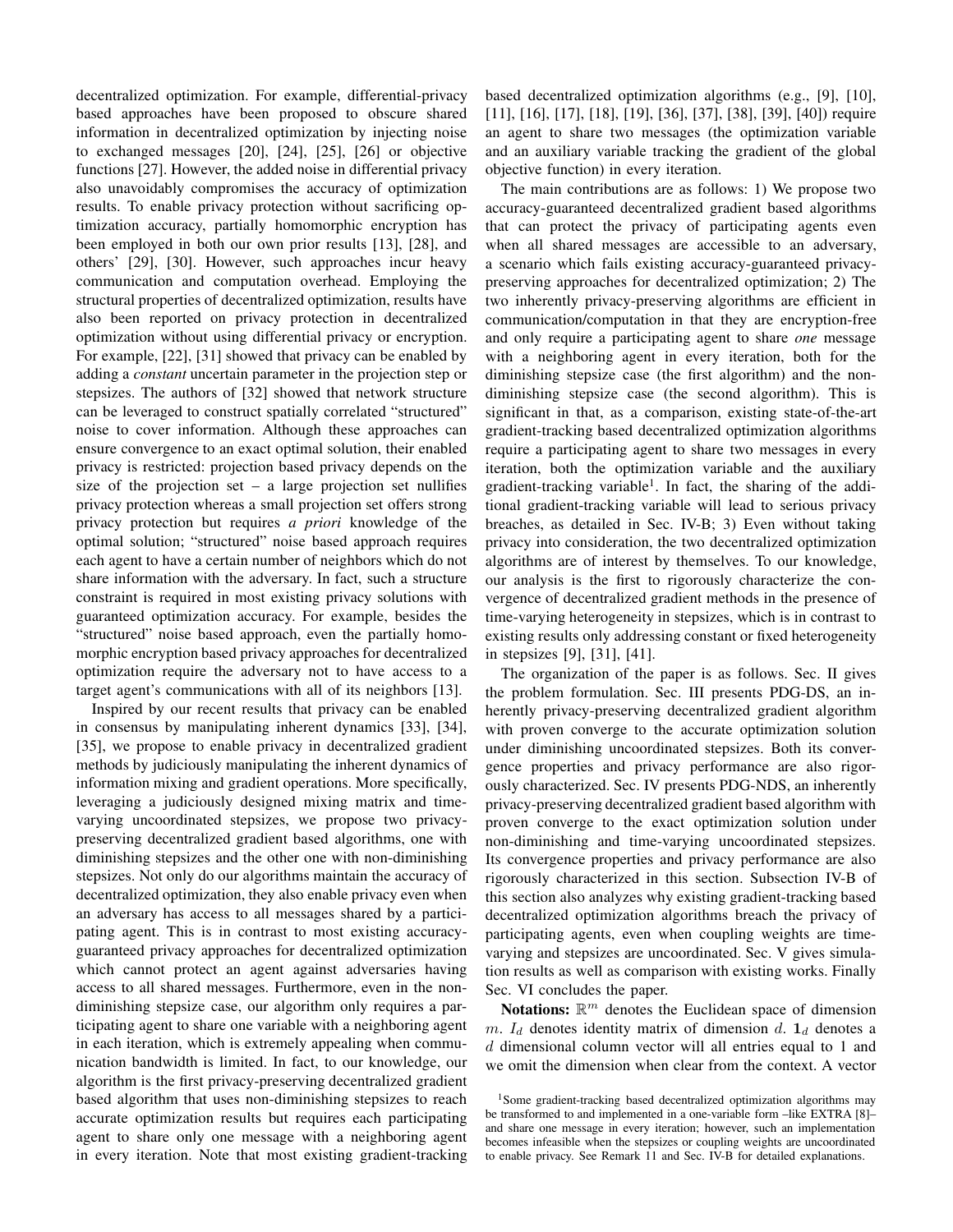is viewed as a column vector. For a vector  $x, x_i$  denotes the ith element. We say  $x > 0$  (resp.  $x \ge 0$ ) if all elements of x are positive (resp. non-negative).  $A<sup>T</sup>$  denotes the transpose of matrix A and  $\langle x, y \rangle$  denotes the inner product of two vectors x and y.  $\|\cdot\|$  denotes the standard Euclidean norm for a vector or the induced Euclidean norm (spectral norm) for a matrix. A matrix is column-stochastic when its entries are nonnegative and elements in every column add up to one. For two matrices  $A$  and  $B$  with the same dimensions, we use  $A \leq B$  to represent that every entry of A is no larger than the corresponding entry of B.

## II. PROBLEM FORMULATION

We consider a network of  $m$  agents. The agents interact on an undirected graph, which can be described by a weight matrix  $W = \{w_{ij}\}\$ . More specifically, if agents i and j can interact with each other, then  $w_{ij}$  is positive. Otherwise,  $w_{ij}$ will be zero. We assume that an agent is always able to affect itself, i.e.,  $w_{ii} > 0$  for all  $1 \le i \le m$ . The neighbor set  $\mathbb{N}_i$ of agent i is defined as the set of agents  ${j|w_{ij} > 0}$ . So the neighbor set of agent  $i$  always includes itself.

**Assumption 1.**  $W = \{w_{ij}\}\in \mathbb{R}^{m \times m}$  is symmetric and *satisfies*  $\mathbf{1}^T W = \mathbf{1}^T$ ,  $W \mathbf{1} = \mathbf{1}$ , and  $\eta = \|W - \frac{\mathbf{1} \mathbf{1}^T}{m}\| < 1$ .

The optimization problem (1) can be reformulated as the following equivalent multi-agent optimization problem:

$$
\min_{x \in \mathbb{R}^{md}} f(x) \triangleq \frac{1}{m} \sum_{i=1}^{m} f_i(x_i) \text{ s.t. } x_1 = x_2 = \dots = x_m \quad (2)
$$

where  $x_i \in \mathbb{R}^d$  is the local estimate of agent i about the optimization solution and  $x = [x_1^T, x_2^T, \cdots, x_m^T]^T \in \mathbb{R}^{md}$  is the collection of the estimates of all agents.

We make the following standard assumption on objective functions:

Assumption 2. *Problem (1) has at least one optimal solution* θ ∗ *. Every* f<sup>i</sup> *is convex and has Lipschitz continuous gradients, i.e., for some*  $L > 0$ ,  $\|\nabla f_i(u) - \nabla f_i(v)\|$   $\leq$  $L\|u-v\|, \quad \forall i \text{ and } \forall u, v \in \mathbb{R}^d.$ 

Under Assumption 2, we know that (2) always has an optimal solution  $x^* = [(\theta^*)^T, (\theta^*)^T, \cdots, (\theta^*)^T]^T$ .

In decentralized optimization applications, gradients usually carry sensitive information. For example, in decentralizedoptimization based rendezvous and localization, disclosing the gradient of an agent amounts to disclosing its (initial) position [13], [20]. In machine learning, gradients are directly calculated from and embed information of sensitive learning data [23]. Therefore, in this paper, we define privacy as preventing disclosing agents' gradients.

We consider two potential attacks, which are the two most commonly used models of attacks in privacy research [42]:

• *Honest-but-curious attacks* are attacks in which a participating agent or multiple participating agents (colluding or not) follows all protocol steps correctly but is curious and collects all received intermediate data to learn the sensitive information about other participating agents.

• *Eavesdropping attacks* are attacks in which an external eavesdropper wiretaps all communication channels to intercept exchanged messages so as to learn sensitive information about sending agents.

## III. AN INHERENTLY PRIVACY-PRESERVING DECENTRALIZED GRADIENT ALGORITHM WITH DIMINISHING STEPSIZES

Conventional decentralized gradient algorithms usually take the following form:

$$
x_i^{k+1} = \sum_{j \in \mathbb{N}_i} w_{ij} x_j^k - \lambda^k g_i^k \tag{3}
$$

where  $\lambda^k$  is a positive scalar denoting the stepsize and  $g_i^k$ denotes the gradient of agent i evaluated at  $x_i^k$ . It is well-Euroles the gradient of agent *t* evaluated at  $x_i$ . It is well-<br>known that under Assumption 1 and Assumption 2, when  $\lambda^k$ diminishes with k, i.e.,  $\sum_{k=0}^{\infty} \lambda^k = \infty$  and  $\sum_{k=0}^{\infty} (\lambda^k)^2 < \infty$ , then all  $x_i^k$  will converge to a same optimal solution.

However, in the above decentralized gradient algorithm, agent *i* has to share  $x_i^k$  with all its neighbors  $j \in N_i$ . If an adversary has access to the optimization variable  $x_i^k$  of agent  $i$  and the updates that agent  $i$  receives from all its neighbors  $x_j^k$  for  $j \in \mathbb{N}_i$ , then the adversary can easily infer  $g_i^k$  based on the update rule (3) and publicly known W and  $\lambda^k$ .

Motivated by this observation and inspired by our recent finding that interaction dynamics can be judiciously manipulated to enable privacy [33], [34], [35], we propose the following decentralized gradient algorithm to enable privacy (with per-agent version given in Algorithm PDG-DS on the next page):

$$
x^{k+1} = (W \otimes I_d)x^k - ((B^k \Lambda^k) \otimes I_d)g^k \tag{4}
$$

where  $B^k = \{b_{ij}^k\}$  is a column-stochastic nonnegative matrix,  $\Lambda^k = \text{diag}[\lambda_1^k, \lambda_2^k, \cdots, \lambda_m^k]$  with  $\lambda_i^k \geq 0$  denoting the stepsize of agent *i* at iteration *k*,  $g^k = [(g_1^k)^T, (g_2^k)^T, \dots (g_m^k)^T]^T$ , and ⊗ denotes Kronecker product.

The detailed implementation procedure for individual agents is provided in Algorithm PDG-DS. Compared with the conventional decentralized gradient algorithm, it can be seen that we equip each agent j with two private variables  $b_{ij}^k$  and  $\lambda_j^k$ to cover its gradient information  $g_j^k$ . The two variables are generated by and only known to agent  $j$ . Therefore, the two variables can ensure that a neighboring agent i cannot infer  $g_j^k$ based on received information  $w_{ij}x_j^k - b_{ij}^k \lambda_j^k g_j^k$  as agent *i* does not know  $x_j^k$ ,  $\lambda_j^k$ , or  $b_{ij}^k$ . It is worth noting that since agent j determines  $b_{ij}^k$  for all  $j \in \mathbb{N}_j$ , as long as every agent j ensures  $\sum_{i\in\mathbb{N}_j} b_{ij}^k = 1$  locally, the column-stochastic condition for matrix  $B^k$  will be satisfied. Furthermore, as every agent j determines its stepsize  $\lambda_j^k$  randomly and independently from each other at each iteration, the stepsize will be heterogeneous across the agents and the difference between stepsizes of two agents would also be varying with time.

In the following, we will first prove that even under the timevarying mixing matrix  $B<sup>k</sup>$  and time-varying heterogeneous stepsizes, Algorithm PDG-DS can still guarantee convergence of all agents to an exact optimal solution. Then we will rigorously analyze its performance of privacy protection. It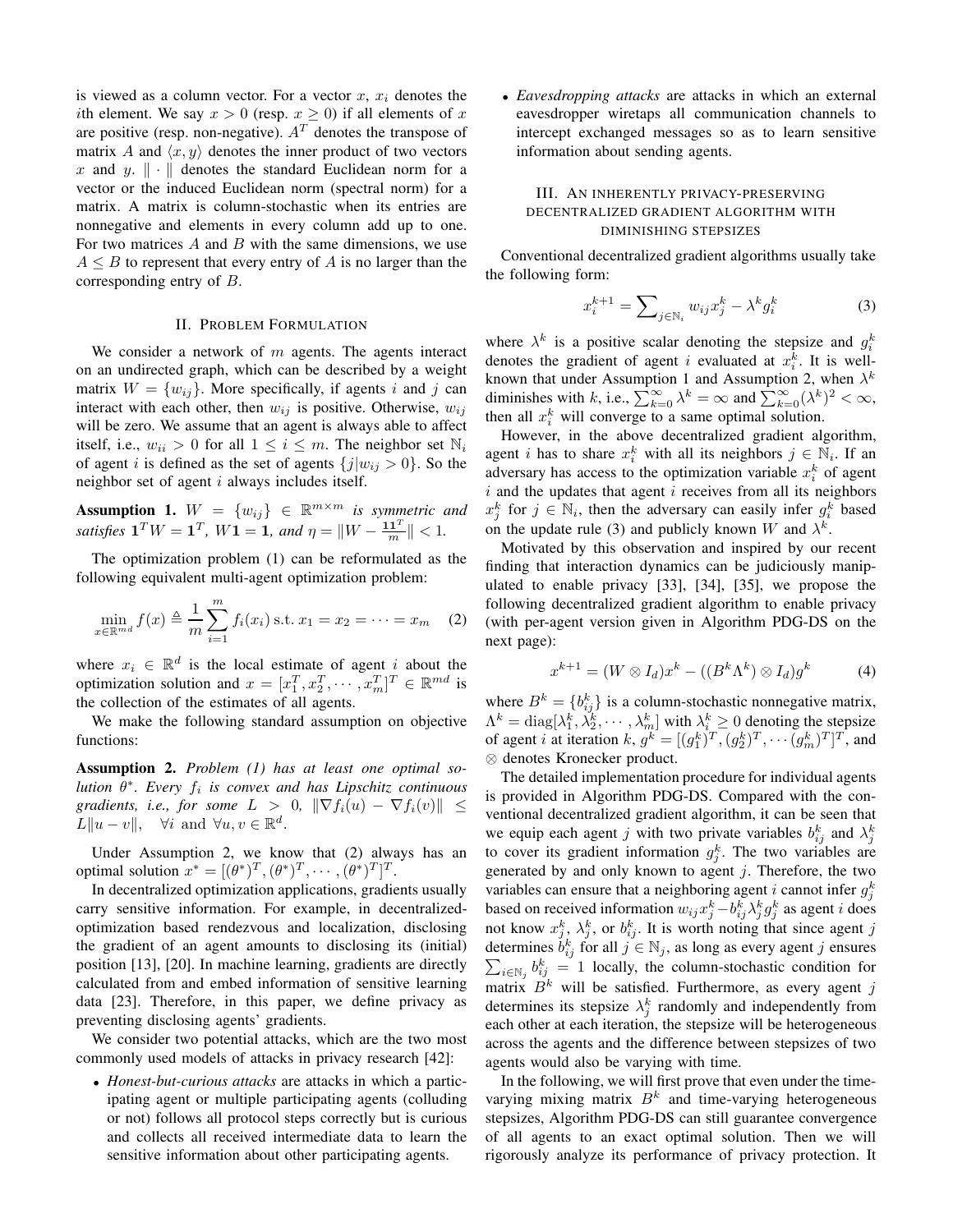is worth noting that adding  $B^k$  will not only facilitate privacy protection, it will also enhance information mixture across agents and hence speed up convergence to the optimal solution, as illustrated in the numerical simulations in Sec. V.

## PDG-DS: Privacy-preserving decentralized gradient method with diminishing stepsizes

Public parameters: W

Private parameters for each agent *i*:  $b_{ji}^k$ ,  $\lambda_i^k$ 

1) for  $k = 1, 2, \cdots$  do

a) Every agent j computes and sends to agent  $i \in \mathbb{N}_j$ 

$$
v_{ij}^k \triangleq w_{ij} x_j^k - b_{ij}^k \lambda_j^k g_j^k \tag{5}
$$

b) After receiving  $v_{ij}^k$  from all  $j \in \mathbb{N}_i$ , agent i updates its state as follows:

$$
x_i^k = \sum_{j \in \mathbb{N}_i} v_{ij}^k = \sum_{j \in \mathbb{N}_i} (w_{ij} x_j^k - b_{ij}^k \lambda_j^k g_j^k) \quad (6)
$$

c) end

## *A. Convergence Analysis*

For the convenience of analysis, we define the average vector  $\bar{x}^k = \frac{\sum_{i=1}^m x_i^k}{m}$ . Because  $B^k$  and W are column stochastic, from (4), we can obtain

$$
\bar{x}^{k+1} = \bar{x}^k - \frac{1}{m} \sum_{i=1}^m \lambda_i^k g_i^k
$$
 (7)

To analyze PDG-DS, we first introduce a theorem that applies to general decentralized algorithms for solving (1).

Proposition 1. *Assume that problem (1) is convex and has a solution. Suppose that a distributed algorithm generates*  $sequence \{x_i^{\overline{k}}\} \subseteq \mathbb{R}^d$  such that the following relation is *satisfied for any optimal solution* θ <sup>∗</sup> *and for all* k*,*

$$
\mathbf{v}^{k+1} \le \left( \begin{bmatrix} 1 & 1 \\ 0 & \eta \end{bmatrix} + a^k \mathbf{1} \mathbf{1}^T \right) \mathbf{v}^k + b^k \mathbf{1} - c^k \begin{bmatrix} \zeta \\ 0 \end{bmatrix} \tag{8}
$$

where  $\mathbf{v}^k$  =  $\begin{bmatrix} \mathbf{v}_1^k \\ \mathbf{v}_2^k \end{bmatrix}$  $\begin{array}{ccc} \end{array} \begin{array}{c} \triangle & \end{array} \begin{array}{c} \Box \ \Box \ \Box \ \end{array} \begin{array}{c} \triangle^k - \theta^* \end{array}$  $\sum_{i=1}^{m} ||x_i^k - \bar{x}^k||^2$  $\Big\}, \ \ \zeta \ \triangleq$  $\sum_{i=1}^{m} (f_i(\bar{x}^k) - \bar{f}_i(\bar{\theta}^*))$ , and the scalar sequences  $\{a^k\}$ ,  ${b^k}$ , and  ${c^k}$  are nonnegative and satisfy  $\sum_{k=0}^{\infty} a^k$  <  $\infty$ ,  $\sum_{k=0}^{\infty} b^k < \infty$ , and  $\sum_{k=0}^{\infty} c^k = \infty$ . Then, we have  $\lim_{k\to\infty} ||x_i^k - \bar{x}^k|| = 0$  *for all* i *and there exists an optimal solution*  $\tilde{\theta}^*$  *such that*  $\lim_{k\to\infty} \|\bar{x}^k - \tilde{\theta}^*\| = 0$ *.* 

*Proof.* Since  $\theta^*$  is an optimal solution of problem (1), we always have  $\sum_{i=1}^m (f_i(\bar{x}^{\tilde{k}}) - f_i(\theta^*)) \ge 0$ .

From (8) it follows that for all  $k \geq 0$ ,

$$
\mathbf{v}^{k+1} \le \left( \begin{bmatrix} 1 & 1 \\ 0 & \eta \end{bmatrix} + a^k \mathbf{1} \mathbf{1}^T \right) \mathbf{v}^k + b^k \mathbf{1}
$$
 (9)

Consider the vector  $\pi = \left[1, \frac{1}{1-\eta}\right]^T$  and note  $\pi^T \begin{bmatrix} 1 & 1 \\ 0 & \eta \end{bmatrix}$  $0 \quad \eta$  $\Big] =$  $\pi^T$ . Thus, the sequence  $\{\pi^T \mathbf{v}^k\}$  satisfies all conditions of Lemma 3 in the Appendix. Therefore, it follows that  $\lim_{k\to\infty} \pi^T \mathbf{v}^k$  exists and that  $\{\|\bar{x}^k - \theta^*\|\}$  and  $\{\sum_{i=1}^m \|x^k - \theta^*\| \}$  $\bar{x}^k\|^2$  are bounded.

We use  $M > 0$  to represent an upper bound on  $\{\|\bar{x}^k - \theta^*\|\}$ and  $\{\sum_{i=1}^m ||x^k - \bar{x}^k||^2\}$ , i.e.,  $\|\bar{x}^k - \hat{\theta}^*\| \leq M$  and  $\sum_{i=1}^m ||x^k - \hat{\theta}^*||$  $\|\bar{x}^k\|^2 \leq M$  hold  $\forall k \geq 0$ . Thus, for all  $k \geq 0$ , we have

$$
\sum_{i=1}^{m} \|x_i^{k+1} - \bar{x}^{k+1}\|^2 \le \eta \sum_{i=1}^{m} \|x_i^k - \bar{x}^k\|^2 + 2a^k M + b^k
$$
  
= 
$$
\sum_{i=1}^{m} \|x_i^k - \bar{x}^k\|^2 - (1 - \eta) \sum_{i=1}^{m} \|x_i^k - \bar{x}^k\|^2 + 2a^k M + b^k
$$
(10)

By summing (10) over k and using the fact  $\sum_{k=0}^{\infty} (2a^k M +$  $(b^k) < \infty$ , we obtain

$$
(1 - \eta) \sum_{k=0}^{\infty} \sum_{i=1}^{m} ||x_i^k - \bar{x}^k||^2 < \infty
$$
 (11)

which implies  $\lim_{k \to \infty} ||x_i^k - \bar{x}^k||^2 = 0$  for all *i*.

Next, we consider the first element of  $\mathbf{v}^k$ , i.e.,  $\|\bar{x}^k - \theta^*\|^2$ . From (8) we have

$$
\|\bar{x}^{k+1} - \theta^*\|^2 \le (1 + a^k) \left( \|\bar{x}^k - \theta^*\|^2 + \sum_{i=1}^m \|x_i^k - \bar{x}^k\|^2 \right) + b^k - c^k \sum_{i=1}^m \left( f_i(\bar{x}^k) - f_i(\theta^*) \right) \le \|\bar{x}^k - \theta^*\|^2 + \sum_{i=1}^m \|x_i^k - \bar{x}^k\|^2 + 2a^k M + b^k - c^k \sum_{i=1}^m \left( f_i(\bar{x}^k) - f_i(\theta^*) \right)
$$

We can see that the preceding relation satisfies the relation in Lemma 5 in the Appendix with  $\phi = \sum_{i=1}^{m} f_i$ ,  $z^* = \theta^*$ ,  $z^k = \bar{x}^k$ ,  $\alpha^k = 0$ ,  $\gamma^k = c^k$ , and  $\beta^k = \sum_{i=1}^{m^k-1} ||x_i^k - \bar{x}^k||^2 +$  $2a^k M + b^k$ . By our assumption, we have  $\sum_{k=0}^{\infty} a^k$  $\sum$  ${}_{k}^{k}M + b^{k}$ . By our assumption, we have  $\sum_{k=0}^{\infty} a^{k} < \infty$ ,  $\sum_{k=0}^{\infty} b^{k} < \infty$ , and  $\sum_{k=0}^{\infty} c^{k} = \infty$ . Thus, in view of relation (11), it follows  $\sum_{k=0}^{\infty} \beta^k < \infty$ . Hence, all conditions of Lemma 5 in the Appendix are satisfied, and it follows that  $\{\bar{x}^k\}$  converges to some optimal solution.

Now, we are in position to prove convergence of PDG-DS.

Theorem 1. *Under Assumption 1 and Assumption 2, if the stepsize of every agent i satisfies*  $\sum_{k=0}^{\infty} \lambda_i^k = +\infty$  *and*  $\sum_{k=0}^{\infty} (\lambda_i^k)^2 < \infty$ , and the stepsize heterogeneity satisfies

$$
\sum_{k=0}^{\infty} \sum_{i,j \in \{1,2,\cdots,m\}, i \neq j} |\lambda_i^k - \lambda_j^k| < \infty \qquad (12)
$$

*then we have*  $\lim_{k\to\infty}||x_i^k - \bar{x}^k|| = 0$  *for all i*, and there exists an optimal solution  $\tilde{\theta}^*$  such that  $\lim_{k\to\infty} \|\bar{x}^k - \tilde{\theta}^*\| = 0$  holds.

*Proof.* The basic idea is to show that Proposition 1 applies. So we have to establish necessary relationships for  $\Vert \bar{x}^k - \theta^* \Vert^2$ and  $\sum_{i=1}^{m} ||x_i^k - \bar{x}^k||^2$ , which are fulfilled in Step I and Step II below, respectively.

Step I: Relationship for  $||\bar{x}^k - \theta^*||^2$ . Using (7), we have for any optimal solution  $\theta^*$ 

$$
\bar{x}^{k+1}-\theta^*=\bar{x}^k-\theta^*-\tfrac{1}{m}\textstyle{\sum}_{i=1}^m \lambda_i^k g_i^k
$$

which further implies

$$
\left\| \bar{x}^{k+1} - \theta^* \right\|^2 = \left\| \bar{x}^k - \theta^* \right\|^2 - \frac{2}{m} \sum_{i=1}^m \langle \lambda_i^k g_i^k, \bar{x}^k - \theta^* \rangle + \frac{1}{m^2} \left\| \sum_{i=1}^m \lambda_i^k g_i^k \right\|^2 \tag{13}
$$

We next estimate the inner product term, for which we have

$$
\langle \lambda_i^k g_i^k, \bar{x}^k - \theta^* \rangle = \langle \lambda_i^k (g_i^k - \nabla f_i(\bar{x}^k)), \bar{x}^k - \theta^* \rangle + \langle \lambda_i^k \nabla f_i(\bar{x}^k), \bar{x}^k - \theta^* \rangle
$$
(14)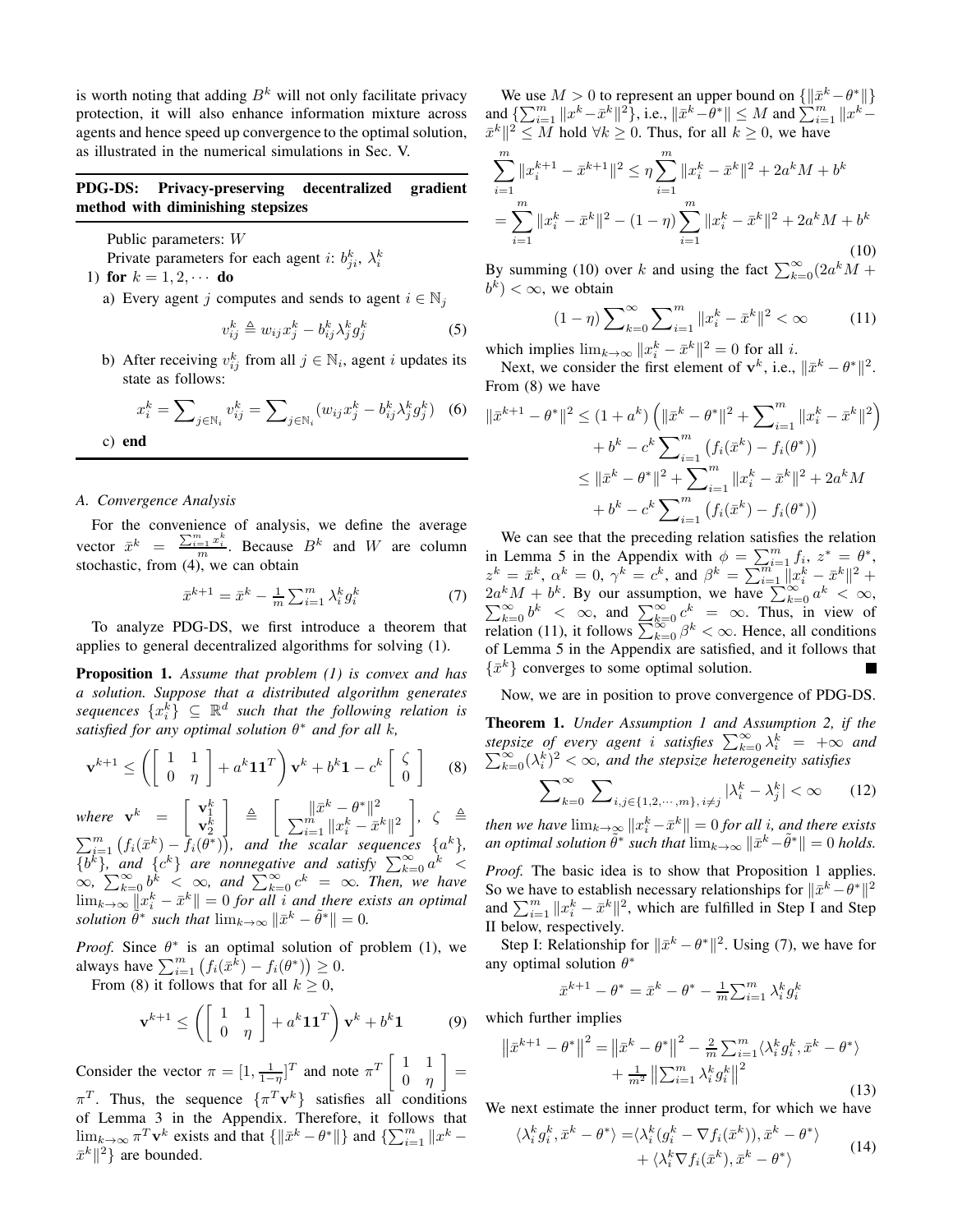By the Lipschitz continuous property of  $\nabla f_i$ , we obtain

$$
\langle \lambda_i^k (g_i^k - \nabla f_i(\bar{x}^k)), \bar{x}^k - \theta^* \rangle \ge -L\lambda_i^k \|x_i^k - \bar{x}^k\| \|\bar{x}^k - \theta^*\|
$$
  
\n
$$
\ge -\frac{1}{2} \|x_i^k - \bar{x}^k\|^2 - \frac{1}{2} L^2(\lambda_i^k)^2 \|\bar{x}^k - \theta^*\|^2
$$
\n(15)

Defining the average stepsize  $\bar{\lambda}^k = \frac{\sum_{i=1}^{k} \lambda_i^k}{m}$ , we have

$$
\langle \lambda_i^k \nabla f_i(\bar{x}^k), \bar{x}^k - \theta^* \rangle =
$$
  

$$
\langle (\lambda_i^k - \bar{\lambda}^k) \nabla f_i(\bar{x}^k), \bar{x}^k - \theta^* \rangle + \langle \bar{\lambda}^k \nabla f_i(\bar{x}^k), \bar{x}^k - \theta^* \rangle
$$
 (16)

Defining  $\lambda^k = [\lambda_1^k, \cdots, \lambda_m^k]^T$  and combining (14)-(16) yield

$$
\frac{\sum_{i=1}^{m} \langle \lambda_{i}^{k} g_{i}^{k}, \bar{x}^{k} - \theta^{*} \rangle}{m}
$$
\n
$$
\geq \frac{\sum_{i=1}^{m} (-||x_{i}^{k} - \bar{x}^{k}||^{2} - L^{2}(\lambda_{i}^{k})^{2}||\bar{x}^{k} - \theta^{*}||^{2})}{2m} +
$$
\n
$$
\frac{\sum_{i=1}^{m} (\langle (\lambda_{i}^{k} - \bar{\lambda}^{k}) \nabla f_{i}(\bar{x}^{k}), \bar{x}^{k} - \theta^{*} \rangle + \langle \bar{\lambda}^{k} \nabla f_{i}(\bar{x}^{k}), \bar{x}^{k} - \theta^{*} \rangle)}{m}
$$
\n
$$
= -\frac{\sum_{i=1}^{m} ||x_{i}^{k} - \bar{x}^{k}||^{2}}{2m} - \frac{L^{2}||\lambda^{k}||^{2}||\bar{x}^{k} - \theta^{*}||^{2}}{2m} +
$$
\n
$$
\frac{\sum_{i=1}^{m} \langle (\lambda_{i}^{k} - \bar{\lambda}^{k}) \nabla f_{i}(\bar{x}^{k}), \bar{x}^{k} - \theta^{*} \rangle}{m} + \bar{\lambda}^{k} \langle \nabla F(\bar{x}^{k}), \bar{x}^{k} - \theta^{*} \rangle}
$$
\n
$$
\geq -\frac{\sum_{i=1}^{m} ||x_{i}^{k} - \bar{x}^{k}||^{2}}{2m} - \frac{L^{2}||\lambda^{k}||^{2}||\bar{x}^{k} - \theta^{*}||^{2}}{2m} +
$$
\n
$$
\frac{\sum_{i=1}^{m} \langle (\lambda_{i}^{k} - \bar{\lambda}^{k}) \nabla f_{i}(\bar{x}^{k}), \bar{x}^{k} - \theta^{*} \rangle}{m} + \bar{\lambda}^{k} (F(\bar{x}^{k}) - F(\theta^{*})
$$
\n(17)

where we used the convexity of  $F(\cdot)$  in the last inequality. Note  $\lambda^k = [\lambda_1^k, \cdots, \lambda_m^k]^T$ , we always have

$$
\sum_{i=1}^{m} \langle (\lambda_i^k - \bar{\lambda}^k) \nabla f_i(\bar{x}^k), \bar{x}^k - \theta^* \rangle
$$
\n
$$
= \frac{\langle \sum_{i=1}^{m} (\lambda_i^k - \bar{\lambda}^k) \nabla f_i(\bar{x}^k), \bar{x}^k - \theta^* \rangle}{m}
$$
\n
$$
\geq -\frac{\|\sum_{i=1}^{m} (\lambda_i^k - \bar{\lambda}^k) \nabla f_i(\bar{x}^k)\| \|\bar{x}^k - \theta^*\|}{m}
$$
\n
$$
= -\frac{\|\left((\lambda^k - \bar{\lambda}^k \mathbf{1}_m) \otimes \mathbf{1}_d\right)^T m \nabla f(\mathbf{1} \otimes \bar{x}^k)\| \|\bar{x}^k - \theta^*\|}{m}
$$
\n
$$
\geq -\sqrt{d} \|\lambda^k - \bar{\lambda}^k \mathbf{1}_m\| \|\nabla f(\mathbf{1} \otimes \bar{x}^k)\| \|\bar{x}^k - \theta^*\|
$$
\n(18)

 $\sum_{i=1}^{m} \nabla f_i$  in the last equality and Cauchy-Schwarz inequality where  $\otimes$  is Kronecker product, and we used  $m\nabla f$  = in the last inequality. Furthermore,  $\|\nabla f(\mathbf{1} \otimes \bar{x}^k)\|$  can be bounded by using  $\nabla f(x^*) = 0$  at  $x^* = \mathbf{1} \otimes \theta^*$  and the Lipschitz gradient property of  $f(\cdot)$ , as follows:

$$
\|\nabla f(\mathbf{1} \otimes \bar{x}^k)\| = \|\nabla f(\mathbf{1} \otimes \bar{x}^k) - \nabla f(x^*)\|
$$
  
\n
$$
\leq L \|\mathbf{1} \otimes \bar{x}^k - x^*\| = L\sqrt{m} \|\bar{x}^k - \theta^*\|
$$
 (19)

Combining (17), (18), and (19) yields

$$
\frac{\sum_{i=1}^{m} \langle \lambda_i^k g_i^k, \bar{x}^k - \theta^* \rangle}{m}
$$
\n
$$
\geq -\frac{\sum_{i=1}^{m} ||x_i^k - \bar{x}^k||^2}{2m} - \frac{L^2 ||\lambda^k||^2 ||\bar{x}^k - \theta^*||^2}{2m} - \frac{L^2 ||\lambda^k||^2 ||\bar{x}^k - \theta^*||^2}{2m} - \frac{L^2 ||\lambda^k||^2 ||\bar{x}^k - \theta^*||^2}{2m}.
$$
\n(20)

We next estimate the last term in relation (13), for which we use  $\frac{1}{m}g^k = \nabla f(x^k)$ , the notation  $\lambda^k = [\lambda_1^k, \dots, \lambda_m^k]^T$ , and the Cauchy-Schwarz inequality:

$$
\frac{\left\|\sum_{i=1}^{m} \lambda_i^k g_i^k\right\|^2}{m^2} = \left\| (\lambda^k \otimes \mathbf{1})^T \nabla f(x^k) \right\|^2 \le d \|\lambda^k\|^2 \|\nabla f(x^k)\|^2
$$

We then add and subtract  $\nabla f(x^*) = 0$  to obtain

$$
\frac{\left\|\sum_{i=1}^{m} \lambda_i^k g_i^k\right\|^2}{m^2} \le 2d \|\lambda^k\|^2 \|\nabla f(x^k) - \nabla f(x^*)\|^2
$$
\n
$$
\le 2d \|\lambda^k\|^2 L^2 \|x^k - x^*\|^2
$$
\n(21)

where the last inequality follows by the Lipschitz continuity of  $\nabla f$ . Further using the inequality

$$
||x^{k} - x^{*}||^{2} \le ||x^{k} - \mathbf{1} \otimes \bar{x}^{k} + \mathbf{1} \otimes \bar{x}^{k} - x^{*}||^{2}
$$
  
\n
$$
\le 2||x^{k} - \mathbf{1} \otimes \bar{x}^{k}||^{2} + 2||\mathbf{1} \otimes \bar{x}^{k} - x^{*}||^{2}
$$
  
\n
$$
\le 2\sum_{i=1}^{m} ||x_{i}^{k} - \bar{x}^{k}||^{2} + 2m||\bar{x}^{k} - \theta^{*}||^{2}
$$
\n(22)

we have from (21)

$$
\frac{\left\|\sum_{i=1}^{m} \lambda_i^k g_i^k\right\|^2}{m^2} \le 4d \|\lambda^k\|^2 L^2 \sum_{i=1}^{m} \|x_i^k - \bar{x}^k\|^2 + 4md \|\lambda^k\|^2 L^2 \|\bar{x}^k - \theta^*\|^2 \tag{23}
$$

Substituting (20) and (23) into (13) yields

$$
\|\bar{x}^{k+1} - \theta^*\|^2 \le \|\bar{x}^k - \theta^*\|^2 + \frac{\sum_{i=1}^m \|x_i^k - \bar{x}^k\|^2}{m} + \frac{L^2 \|\lambda^k\|^2 \|\bar{x}^k - \theta^*\|^2}{m} + 2L\sqrt{md}\|\lambda^k - \bar{\lambda}^k \mathbf{1}_m\| \|\bar{x}^k - \theta^*\|^2 - 2\bar{\lambda}^k (F(\bar{x}^k) - F(\theta^*) + 4d\|\lambda^k\|^2 L^2 \sum_{i=1}^m \|x_i^k - \bar{x}^k\|^2 + 4md\|\lambda^k\|^2 L^2 \|\bar{x}^k - \theta^*\|^2
$$
\n(24)

We can group the common terms on the right hand side of the preceding relation and obtain

$$
\|\bar{x}^{k+1} - \theta^*\|^2 \le \|\bar{x}^k - \theta^*\|^2 \times
$$
  
\n
$$
\left(1 + \frac{L^2 \|\lambda^k\|^2 + 2Lm\sqrt{md}\|\lambda^k - \bar{\lambda}^k\mathbf{1}\|}{m} + 4md\|\lambda^k\|^2 L^2\right)
$$
  
\n
$$
+ \left(\frac{1}{m} + 4d\|\lambda^k\|^2 L^2\right) \sum_{i=1}^m \|x_i^k - \bar{x}^k\|^2 - 2\bar{\lambda}^k (F(\bar{x}^k) - F(\theta^*))
$$
\n(25)

Step II: Relationship for  $\sum_{i=1}^{m} ||x_i^k - \bar{x}^k||^2$ . For the convenience of analysis, we write PDG-DS on per-coordinate expressions. Define for all  $\ell = 1, \ldots, d$ , and  $k \ge 0$ ,

$$
x^{k}(\ell) = \begin{bmatrix} [x_{1}^{k}]_{\ell}, \dots, [x_{m}^{k}]_{\ell} \end{bmatrix}^{T}, g^{k}(\ell) = \begin{bmatrix} [g_{1}^{k}]_{\ell}, \dots, [g_{m}^{k}]_{\ell} \end{bmatrix}^{T}
$$

In this per-coordinate view,  $(4)$  and  $(7)$  have the following form for all  $\ell = 1, \ldots, d$ , and  $k \geq 0$ :

$$
x^{k+1}(\ell) = Wx^{k}(\ell) - B^{k}\Lambda^{k}g^{k}(\ell)
$$

$$
[\bar{x}^{k+1}]_{\ell} = [\bar{x}^{k}]_{\ell} - \frac{1}{m}\mathbf{1}^{T}\Lambda^{k}g^{k}(\ell)
$$
(26)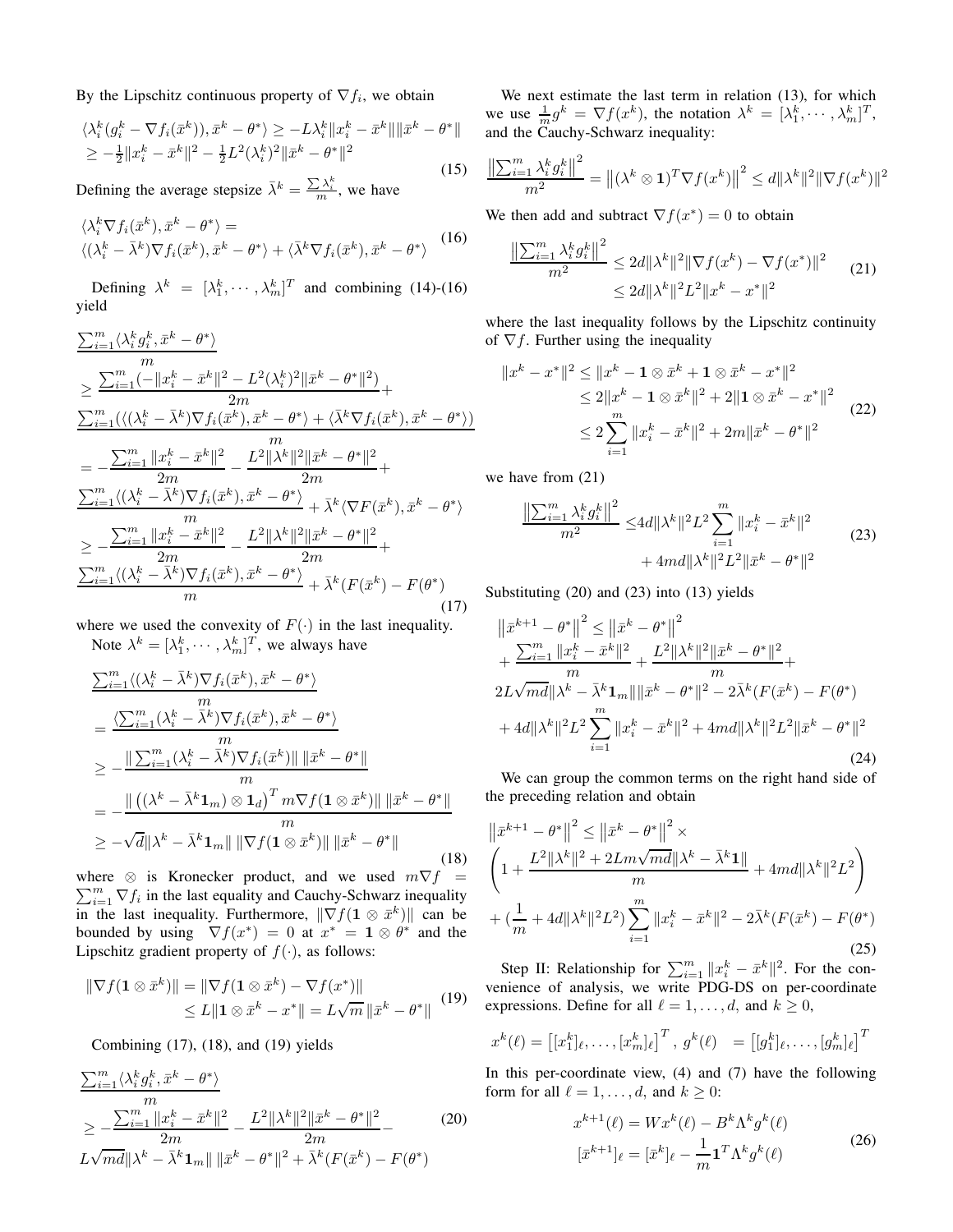From (26), we obtain

$$
x^{k+1}(\ell) - [\bar{x}^{k+1}]_{\ell} \mathbf{1} = Wx^k(\ell) - [\bar{x}^k]_{\ell} \mathbf{1}
$$

$$
- \left(B^k \Lambda^k g^k(\ell) - \frac{1}{m} \mathbf{1}^T \Lambda^k g^k(\ell) \mathbf{1}\right)
$$

Noting that  $[\bar{x}^k]_\ell \mathbf{1} = \frac{1}{m} \mathbf{1} \mathbf{1}^T x^k(\ell)$  and  $\frac{1}{m} \mathbf{1}^T \Lambda^k g^k(\ell) \mathbf{1} =$  $\frac{1}{m} \mathbf{1} \mathbf{1}^T \Lambda^k g^k(\ell)$ , we have

$$
x^{k+1}(\ell) - [\bar{x}^{k+1}]_\ell \mathbf{1} = \bar{W} x^k(\ell) - \bar{B}^k \Lambda^k g^k(\ell)
$$

where  $\overline{W} = \overline{W} - \frac{\mathbf{1} \mathbf{1}^T}{m}$  and  $\overline{B}^k = B^k - \frac{\mathbf{1} \mathbf{1}^T}{m}$ .

Noticing  $\bar{W}[\bar{x}^k]_\ell \mathbf{1} = (W - \frac{1}{m} \mathbf{1} \mathbf{1}^T) [\bar{x}^k]_\ell \mathbf{1} = 0$ , by subtracting this expression from the right hand side of the preceding relation, we obtain

$$
x^{k+1}(\ell) - [\bar{x}^{k+1}]_{\ell} \mathbf{1} = \bar{W}(x^k(\ell) - [\bar{x}^k]_{\ell} \mathbf{1}) - \bar{B}^k \Lambda^k g^k(\ell)
$$

Taking norm on both sides and using  $\eta = \|W - \frac{1}{m} \mathbf{1} \mathbf{1}^T\|$ from Assumption 1, we obtain

$$
||x^{k+1}(\ell) - [\bar{x}^{k+1}]_{\ell} 1|| \leq \eta ||x^k(\ell) - [\bar{x}^k]_{\ell} 1|| + ||\bar{B}^k|| ||\Lambda^k|| ||g^k(\ell)||
$$
\n(27)

The column stochastic property of  $B<sup>k</sup>$  implies

$$
\left\|\bar{B}^k\right\| \le \left\|\bar{B}^k\right\|_F \le m \tag{28}
$$

where  $\|\cdot\|_F$  denotes the Frobenius matrix norm, yielding

$$
||x^{k+1}(\ell) - [\bar{x}^{k+1}]_{\ell} \mathbf{1}|| \leq \eta ||x^k(\ell) - [\bar{x}^k]_{\ell} \mathbf{1}|| + m||\Lambda^k|| \, ||g^k(\ell)||
$$

By taking squares on both sides and using the inequality  $2ab \leq \epsilon a^2 + \epsilon^{-1}b^2$  valid for any a, b, and  $\epsilon > 0$ , we obtain

$$
||x^{k+1}(\ell) - [\bar{x}^{k+1}]_{\ell}1||^{2} \leq \eta^{2} (1+\epsilon) ||x^{k}(\ell) - [\bar{x}^{k}]_{\ell}1||^{2} + m^{2} (1+\epsilon^{-1}) ||\Lambda^{k}||^{2} ||g^{k}(\ell)||^{2}
$$

Summing these relations over  $\ell = 1, \ldots, d$ , and not- $\lim_{k \to \infty} \sum_{\ell=1}^d \|x^k(\ell) - [\bar{x}^k]_\ell 1\|^2 = \sum_{i=1}^m \|x_i^k - \bar{x}^k\|^2$  and  $\sum_{\ell=1}^d ||g^k(\ell)||^2 = \sum_{i=1}^m ||g_i^k||^2$ , we obtain

$$
\sum_{i=1}^{m} \|x_i^{k+1} - \bar{x}^{k+1}\|^2 \leq \eta^2 (1+\epsilon) \sum_{i=1}^{m} \|x_i^k - \bar{x}^k\|^2 + m^2 (1+\epsilon^{-1}) \|\Lambda^k\|^2 \|g^k\|^2 \tag{29}
$$

We next focus on estimating  $||g^k||^2$ . Noting that  $g^k$  =  $m\nabla f(x^k)$ ,  $\nabla f(x^*) = 0$ , and f has Lipschitz continuous gradients, we have

$$
||g^k||^2 = m^2 ||\nabla f(x^k) - \nabla f(x^*)||^2 \le m^2 L^2 ||x^k - x^*||^2
$$
  
\n
$$
\le 2m^2 L^2 \sum_{i=1}^m ||x_i^k - \bar{x}^k||^2 + 2m^3 L^2 ||\bar{x}^k - \theta^*||^2
$$
\n(30)

where the last inequality used (22).

Substituting (30) into (29) and grouping terms yield

$$
\sum_{i=1}^{m} \|x_i^{k+1} - \bar{x}^{k+1}\|^2 \le 2m^5 L^2 (1 + \epsilon^{-1}) \|\Lambda^k\|^2 \|\bar{x}^k - \theta^*\|^2
$$
  
+ 
$$
(\eta^2 (1 + \epsilon) + 2m^4 L^2 (1 + \epsilon^{-1}) \|\Lambda^k\|^2) \sum_{i=1}^{m} \|x_i^k - \bar{x}^k\|^2
$$

By letting  $\epsilon = \frac{1-\eta}{\eta}$  with  $\epsilon > 0$ , and noting  $\eta \in (0,1)$ ,  $1 + \epsilon = \eta^{-1}, \ 1 + \epsilon^{-1} = (1 - \eta)^{-1}, \text{ and } ||\Lambda^k|| = \max_i \lambda_i^k \leq$  $\|\lambda^k\|$ , we arrive at

$$
\sum_{i=1}^{m} \|x_i^{k+1} - \bar{x}^{k+1}\|^2 \le 2m^5 L^2 (1 - \eta)^{-1} \|\lambda^k\|^2 \|\bar{x}^k - \theta^*\|^2
$$
  
+ 
$$
(\eta + 2m^4 L^2 (1 - \eta)^{-1} \|\lambda^k\|^2) \sum_{i=1}^{m} \|x_i^k - \bar{x}^k\|^2
$$
(31)

Combining (25) and (31), we have

$$
\mathbf{v}^{k+1} \le \left( \begin{bmatrix} 1 & \frac{1}{m} \\ 0 & \eta \end{bmatrix} + A^k \right) \mathbf{v}^k - 2\bar{\lambda}^k \begin{bmatrix} (F(\bar{x}^k) - F(\theta^*) \\ 0 \end{bmatrix}
$$
  
where 
$$
\mathbf{v}^k = \begin{bmatrix} \|\bar{x}^k - \theta^*\|^2 \\ \sum_{i=1}^m \|\bar{x}_i^k - \bar{x}^k\|^2 \\ \sum_{i=1}^m \|\bar{x}_i^k - \bar{x}^k\|^2 \end{bmatrix}, A^k = \begin{bmatrix} A_{11} & A_{12} \\ A_{21} & A_{22} \end{bmatrix}
$$

with  $A_{11} \triangleq \frac{L^2 ||\lambda^k||^2 + 2Lm\sqrt{md}||\lambda^k - \bar{\lambda}^k \mathbf{1}||}{m} + 4md||\lambda^k||^2L^2,$  $A_{12} = 4d \|\lambda^k\|^2 L^2$ ,  $A_{21} = 2m^5L^2(1-\eta)^{-1} \|\lambda^k\|^2$ , and  $A_{22} = 2m^4 L^2 (1 - \eta)^{-1} \|\lambda_{\Gamma}^k\|^2.$ 1

Because  $\begin{bmatrix} 1 & \frac{1}{m} \\ 0 & \eta \end{bmatrix}$ ≤  $\begin{bmatrix} 1 & 1 \end{bmatrix}$ 0 η and  $A^k \leq a^k \mathbf{1} \mathbf{1}^T$  hold when  $a^k$  is set to  $a^k = \max\{A_{11}, \overline{A}_{12}, A_{21}, A_{22}\}$ , we can see that (8) in Proposition 1 is satisfied. Further note that under the conditions in the statement, all conditions for  $\{a^k\}, \{b^k\},\$ and  $\{c^k\}$  in Proposition 1 are also satisfied  $(b^k$  is always 0 here). Therefore, we have the claimed results.

Remark 1. *Eqn. (27) implies that the convergence speed of*  $x_i^k$  to  $\bar{x}^k$  increases with a decrease in  $\|\bar{B}^k\| = \|B^k - \frac{11^T}{m}\|$ , *which means that one can reduce*  $||B^k - \frac{\mathbf{1} \mathbf{1}^T}{m}||$  to enhance the convergence speed. More importantly,  $\ddot{B^{k}}$  can enhance *resilience to inference attacks, which is explained later in Remark 3.*

Remark 2. *To our knowledge, for decentralized gradient methods with diminishing stepsizes, our result is the first to prove exact convergence under general time-varying stepsize heterogeneity. In fact, the condition in (12) can be satisfied even when the stepsize differences in a finite number of iterations are arbitrarily large. This can enable strong privacy, as detailed in Sec. III-B.*

#### *B. Privacy Analysis*

Recall that in Sec. II we identify the gradients of agents as information to be protected in decentralized optimization. In this subsection, we will show that the PDG-DS algorithm can effectively protect the gradients of all participating agents from being inferable by honest-but-curious adversaries and external eavesdroppers. To this end, we first give a privacy metric and our definition of privacy protection.

Due to our deterministic framework, we cannot use statistics based privacy metrics, in, e.g., differential privacy [43]. Inspired by the logarithmic difference metric used in differential privacy, we define the difference between x and  $x'$  as follows:

$$
\zeta = \left| \log \frac{\|x\|}{\|x'\|} \right| \tag{33}
$$

It can be seen that the difference is always non-negative.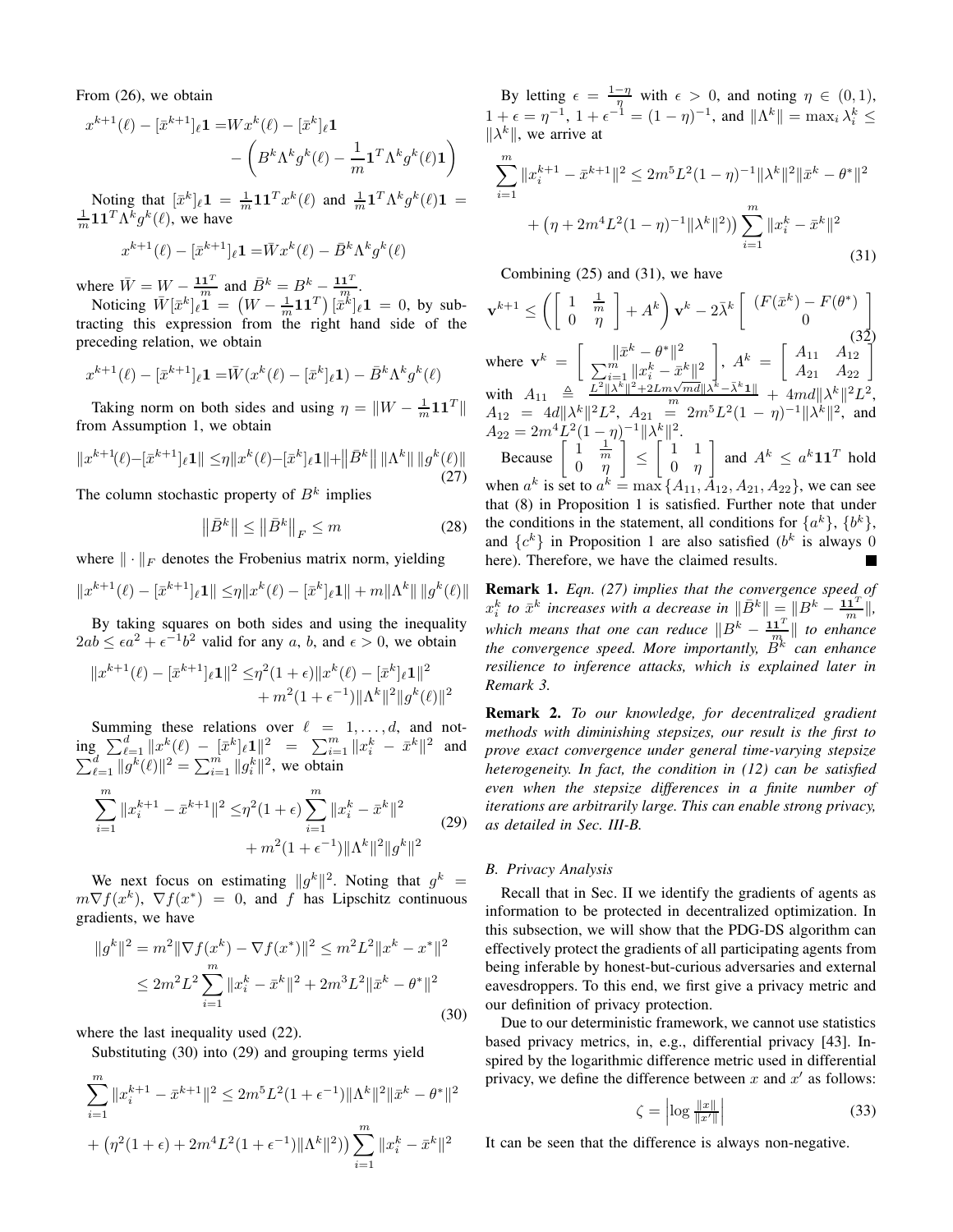Definition 1. *For a network of* m *agents in decentralized optimization, the privacy of agent* i *is preserved if for its gradient value* gi(xi) *evaluated at any point* x<sup>i</sup> *, there always exists an alternative value of the gradient*  $\hat{g}_i(x_i)$  *which can have an arbitrarily large difference from*  $g_i(x_i)$  *but lead to the same shared information in inter-agent communications.*

The above privacy definition requires that when an agent's gradient is perturbed by an arbitrary value  $\zeta$ , its shared information can still be the same, i.e., an alternation to an agent's gradient value is not distinguishable by an adversary having access to all information shared by the agent. Since the alternation in gradient can be arbitrarily large, our privacy definition requires that an adversary cannot even find a range for a protected value, and hence is more stringent than many existing privacy definitions (e.g., [13], [32]) that only require an adversary unable to *uniquely* determine a protected value.

Theorem 2. *In the presence of honest-but-curious or eavesdropping adversaries, PDG-DS can protect the privacy of all participating agents defined in Definition 1.*

Proof. Represent the information that agent i shares with neighboring agents when participating PDG-DS as  $\mathcal{I}_i$  when its gradient is  $g_i^k$ . According to Definition 1, we have to prove that when the gradient is altered to  $\hat{g}_i^k$  with  $\zeta$  difference from  $g_i^k$ , the corresponding shared information  $\hat{\mathcal{I}}_i$  of agent i when running the algorithm could be identical to  $\mathcal{I}_i$  under any  $\zeta > 0$ .

According to Algorithm PDG-DS, agent  $i$  shares the following information in decentralized optimization:

$$
\mathcal{I}_i = \mathcal{I}_i^{\text{sent}} \bigcup \mathcal{I}_i^{\text{public}}
$$

with  $\mathcal{I}^{\text{sent}}_i \;\; = \;\; \left\{ v^k_{ji} \triangleq w^k_{ji} x^k_i - b^k_{ji} \lambda^k_i g^k_i | k = 1, 2, \cdots \right\}$  and  $\mathcal{I}_i^{\text{public}} = \left\{ W \bigcup \sum_{j \in \mathbb{N}_i} b_{ji}^k = 1 | k = 0, 1, \dots \right\}$ . One can obtain that at some iteration  $k$ , if the gradient is changed to  $\hat{g}_i^k = e^{\zeta} g_i^k$ , the difference defined in (33) is  $\zeta$ . However, in this case, if we set the stepsize  $\hat{\lambda}_i^k$  to  $\hat{\lambda}_i^k = e^{-\zeta} \lambda_i^k$ , then the corresponding shared information will still be  $v_{ji}^k$ . Since other parameters are not changed and changing the stepsize to  $\hat{\lambda}_i^k = e^{-\zeta} \lambda_i^k$  will not violate the summable stepsize heterogeneity condition in (12) for any given  $\zeta < \infty$ , according to Theorem 1, convergence to the optimal solution will still be guaranteed. Therefore, changes in an agent's gradient can be completely covered by the agent's flexibility in changing its stepsize, which does not affect the convergence. Thus, privacy of any agent's gradient will be protect when running PDG-DS. It is worth noting that the perturbation does not violate the convexity and Lipschitz conditions in Assumption 2. This is because in order for an adversary to check if Assumption 2 is violated, it has to know  $x_i^k$  and L, which, however, are not available to adversaries: before convergence,  $x_i^k$  is inaccessible to the adversary because the information shared by agent  $i$ is  $w_{ji}x_i^k - b_{ji}^k \lambda_i^k g_i^k$ , avoiding  $x_i^k$  from being inferable; L is inaccessible to the adversary either because Assumption 2 only requires all  $f_i$  to have finite Lipschitz constants, and agents do not share their Lipschitz constants (agents do not need to know the upper bound on Lipschitz constant  $L$  in Assumption 2) in the implementation of the algorithm. In fact,

even with the gradient  $g_i^k$  unchanged, the value of observation  $w_{ji}^k x_i^k - b_{ji}^k \lambda_i^k g_i^k$  in Algorithm 1 can be changed by an arbitrary finite value by changing the stepsize  $\lambda_i^k$ . Therefore, before convergence, an adversary cannot use Assumption 2 to confine the change in observed values and further confine the change in the value of  $g_i^k$ . After convergence, the perturbation does not violate the convexity and Lipschitz conditions, either. In fact, although  $x_i^k$  becomes accessible to the adversary after convergence, gradient information is eliminated in adversary's observation (the shared information  $w_{ji}x_i^k - b_{ji}^k \lambda_i^k g_i^k$  becomes  $w_{ji}x_i^k$ ) because  $\lambda_i^k$  converges to zero. So after convergence, the adversary still cannot use Assumption 2 to confine changes in gradients.

**Remark 3.** Even after convergence when  $g_i^k$  becomes a *constant, an adversary still cannot infer gradients from shared messages in PDG-DS. More specifically, when* g k i *converges to a constant value, the stepsize*  $\lambda_i^k$  *also converges to zero,* which completely eliminates the information of  $g_i^k$  in observed information (the observed information becomes  $w_{ji}x_i^k$  after *convergence). This can also be understood intuitively as follows: Even if the adversary can collect*  $T \rightarrow \infty$  *observations*  $w_{ji}x_i^k - b_{ji}^k \lambda_i^k g_i^k$  in the neighborhood of the optimal point and *establish a system of* T *equations to solve for* g k i *(which can be approximately viewed time-invariant in the neighborhood of the optimal point), the number of unknowns*  $b_{ji}^k$ ,  $\lambda_i^k$ *, and*  $g_i^k$  in the system of  $T$  equations is  $3T$  (even if we view  $\lambda_i^k$ *and* g k i *approximately as constants in the neighborhood of the optimal point, the number of unknowns is still*  $T + 2$ *), which* makes it impossible for the adversary to solve for  $g_i^k$  using *the system of* T *equations established from observations.*

Remark 4. *Existing accuracy-maintaining privacy approaches for decentralized optimization can only protect the privacy of participating agents when the interaction topology meets certain conditions. For example, the approach in [32] assumes that an adversary cannot have access to messages sent on at least one communication channel of an agent to guarantee the privacy of this agent. The approach in [28] requires that an adversary cannot be the only neighbor of a target agent. To the contrary, our PDG-DS can protect the privacy of an agent without any constraint on the interaction topology. In fact, to our knowledge, our algorithm is the first decentralized gradient based algorithm that can guarantee both optimization accuracy and privacy defined in Definition 1 when an adversary has access to all shared information.*

Remark 5. *In line with the discussions in the previous remark, PDG-DS can protect the defined privacy of participating agents irrespective of the number of adversaries and existence of collusion among adversaries.*

Remark 6. *Our privacy approach protects the gradient value by making an arbitrarily large perturbation on it indistinguishable to adversaries having access to all information shared by the agent. This is important in applications where the gradient value carries sensitive information. For example, in the rendezvous problem, the objective function takes the form*  $f_i(x) = ||x_{i,0} - x||^2$  with  $x_{i,0} \in \mathbb{R}^2$  denoting the initial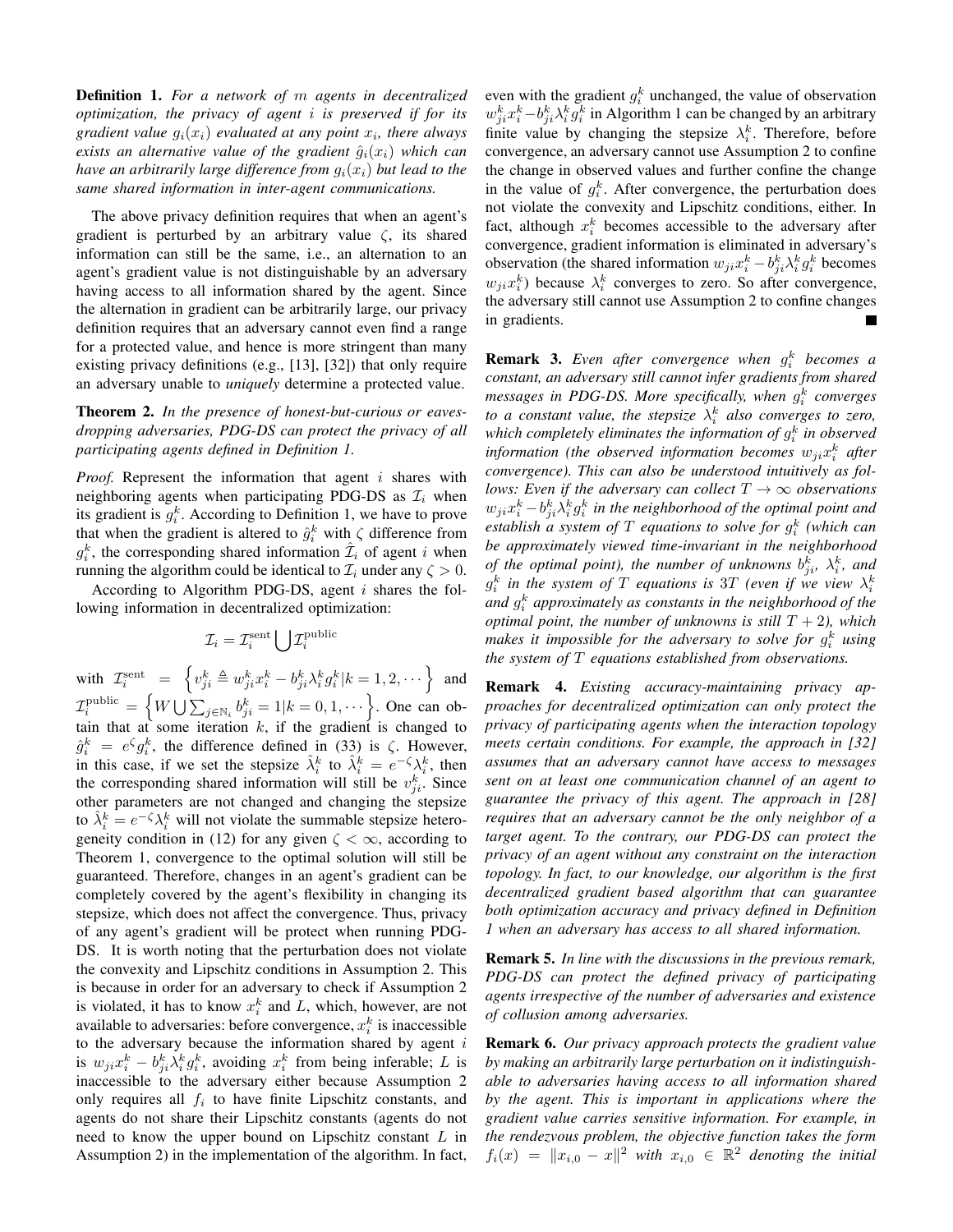*position (which is sensitive and has to be protected) and* x *denoting the optimization variable [33], [44]. It can be seen that an adversary can easily calculate the private position*  $x_{i,0}$ *if it has access to the gradient value*  $g_i = 2(x - x_{i,0})$  *and optimization variable* x *(note that* x *will become publicly known eventually after convergence). The same argument holds for sensor-network based localization applications where disclosing the gradient value leads to disclosing the positions of sensors (which are sensitive and should be protected) [28]. In scenarios where gradient directions instead of gradient values carry sensitive information, we may have to resort to other privacy approaches such as [44].*

## IV. AN INHERENTLY PRIVACY-PRESERVING DECENTRALIZED GRADIENT ALGORITHM WITH NON-DIMINISHING STEPSIZES

Because diminishing stepsizes in decentralized gradient methods may slow down convergence, plenty of efforts have been devoted to developing decentralized optimization algorithms that can achieve accurate optimization results under a non-diminishing stepsize. Typical examples include gradienttracking based algorithms such as Aug-DGM [9], DIGing [45], [10], AsynDGM [16], AB [11], Push-Pull [17], [18], and ADD-OPT [19], etc. However, these algorithms will lead to privacy breaches in implementation. For example, in DIGing  $[45]$ , agent i employs two variables (the optimization variable  $x_i^k$  and the auxiliary gradient-tracking variable  $y_i^k$ implementing the following update rule (note that under our assumption,  $i \in \mathbb{N}_i$ :

$$
\begin{cases} x_i^{k+1}=\sum\nolimits_{j\in\mathbb{N}_i}w_{ij}x_j^k-\lambda y_i^k\\ y_i^{k+1}=\sum\nolimits_{j\in\mathbb{N}_i}w_{ij}(y_j^k+g_j^{k+1}-g_j^k) \end{cases}
$$

At iteration  $k = 0$ , agent j sets  $y_j^0 = g_j^0$  and sends  $w_{ij}(y_i^0 +$  $g_j^1 - g_j^0$  =  $w_{ij}g_j^1$  to its neighboring agent *i*. At iteration  $k = 1$ , agent j further sends  $x_j^1$  to agent i. Given that  $w_{ij}$ s are publicly known, agent  $i$  can easily determine the gradient of agent  $j$  at  $x_j^1$ . Using a similar argument, we can see that other commonly used gradient-tracking based algorithms also have the same issue of leaking agents' gradient information, even when the stepsizes are heterogeneous (see Sec. IV.B for details).

The EXTRA algorithm [8] can also ensure convergence to the exact optimal solution under non-diminishing stepsizes:

$$
x_i^{k+2} = \sum\nolimits_{j \in \mathbb{N}_i} w_{1,ij} x_j^{k+1} - \sum\nolimits_{j \in \mathbb{N}_i} w_{2,ij} x_j^k - \lambda (g_i^{k+1} - g_i^k)
$$

However, since  $\lambda$ ,  $w_{1,ij}$ ,  $w_{2,ij}$  are publicly known, and an agent *i* has to share  $x_i^k$  directly, one can see that the gradient information of participating agent  $i$  will also be disclosed to neighboring agents and eavesdroppers.

Motivated by the observation that the main sources of information leakage in decentralized optimization are constant parameters and the sharing of two messages by every agent in every iteration, we propose the following inherently privacypreserving decentralized gradient based algorithm which can protect the gradients of participating agents while ensuring convergence to the exact optimal solution under non-

diminishing stepsizes (the per-agent version is given in Algorithm PDG-NDS):

$$
x^{k+2} = 2(W \otimes I_d)x^{k+1} - (W^2 \otimes I_d)x^k - (((B^k \Lambda^{k+1}) \otimes I_d) g^{k+1} - ((B^k \Lambda^k) \otimes I_d) g^k)
$$
(34)

where  $B^k = \{b_{ij}^k\} \in \mathbb{R}^{m \times m}$  is a column-stochastic matrix,  $\Lambda^k = \text{diag}[\lambda_1^k, \lambda_2^k, \cdots, \lambda_m^k]$  with  $\lambda_i^k \geq 0$  denoting the stepsize of agent *i* at iteration  $k, g^k = [(g_1^k)^T, (g_2^k)^T, \dots (g_m^k)^T]^T$ , and ⊗ denotes Kronecker product.

## PDG-NDS: Privacy-preserving decentralized gradient method with non-diminishing stepsizes

Public parameters: W

Private parameters for each agent *i*:  $b_{ji}^k$  and  $\lambda_i^k$ <br>1) At iteration  $k = 1$ : Agent *i* shares  $x_i^0$  (randomly selected) with neighbors and updates its state as follows

$$
x_i^1 = \sum\nolimits_{j \in \mathbb{N}^i} w_{ij} x_j^0 - \lambda_i^0 \nabla f_i(x_i^0)
$$

2) for  $k = 2, 3, \cdots$  do

a) Every agent j computes and sends  $v_{ij}^k$  (defined in (35)) to all agents  $i \in \mathbb{N}_j$  where  $\{W^2\}_{ij}$  denotes the  $(i, j)$ th entry of matrix  $W^2$ :

$$
v_{ij}^k = 2w_{ij}x_j^{k-1} + \{W^2\}_{ij}x_j^{k-2}
$$
  
-  $b_{ij}^{k-2}(\lambda_j^{k-1}g_j^{k-1} - \lambda_j^{k-2}g_j^{k-2})$  (35)

b) After receiving  $v_{ij}^k$  from all  $j \in \mathbb{N}_i$ , agent i updates its state as follows:

$$
x_i^k = \sum\nolimits_{j \in \mathbb{N}_i} v_{ij}^k \tag{36}
$$

c) end

**Remark 7.** When  $B^k$  is set to  $I_m$  and stepsizes are the same and constant, i.e.,  $\lambda_i^k = \lambda$ , PDG-NDS reduces to EXTRA [8].

Remark 8. *PDG-NDS requires one agent to share only one variable with a neighboring agent at each iteration. This is different from all existing gradient-tracking based algorithms which have to exchange two variables between two neighboring agents in every iteration (one optimization variable and one auxiliary variable tracking the gradient of the global objective function). This difference is key to 1) reduce communication overhead; 2) enable privacy because exchanging the additional gradient-tracking variable will disclose gradient information, as detailed in Sec. IV.B.*

## *A. Convergence analysis*

We define an auxiliary variable

$$
y^k \triangleq (W \otimes I_d)x^k - x^{k+1} \tag{37}
$$

It can be verified that

$$
y^{k+1} = (W \otimes I_d)y^k +
$$

$$
(((B^k \Lambda^{k+1}) \otimes I_d) g^{k+1} - ((B^k \Lambda^k) \otimes I_d) g^k)
$$
(38)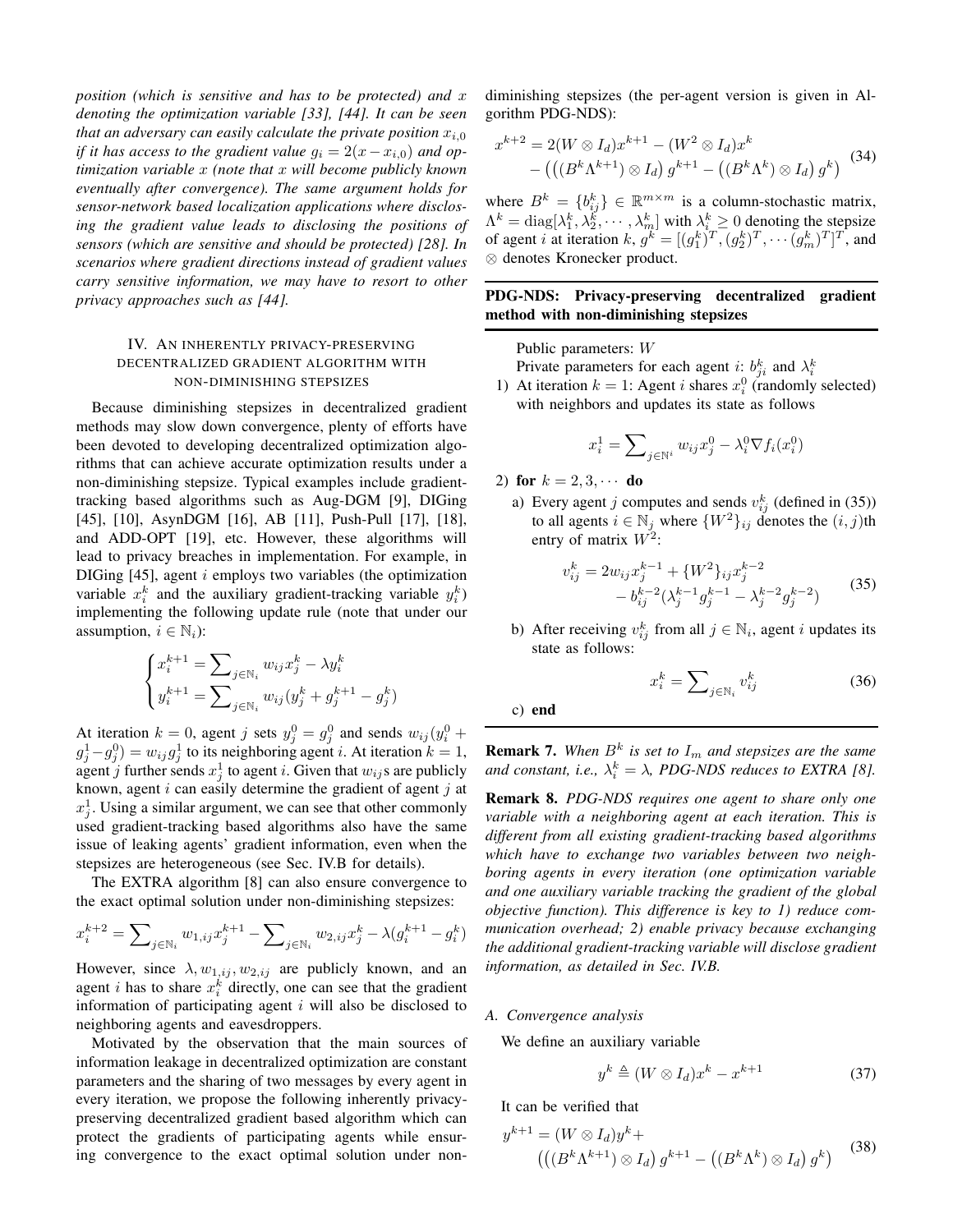Define mean vectors of  $x_i^k$  and  $y_i^k$  as  $\bar{x}^k = \frac{1}{m} \sum_{i=1}^m x_i^k$  and  $\bar{y}^k = \frac{1}{m} \sum_{i=1}^m y_i^k$ , respectively. Then from (37), we have

$$
\bar{x}^{k+1} = \bar{x}^k - \bar{y}^k \tag{39}
$$

Further using (38) and the initialization condition  $x^1 = W x^0 \Lambda^0 g^0$  in PDG-NDS, we have  $\bar{y}^0 = \frac{1}{m} \sum_{i=1}^m \lambda_i^0 g_i^0$  and

$$
\bar{y}^k = \frac{1}{m} \sum_{i=1}^m \lambda_i^k g_i^k \tag{40}
$$

To prove convergence of our algorithm, we first present two lemmas and one theorem. The theorem applies to general distributed algorithms for solving optimization problem (1).

**Lemma 1.** Let  $\{v^k\} \subset \mathbb{R}^d$  and  $\{u^k\} \subset \mathbb{R}^p$  be sequences of *non-negative vectors such that*

$$
\mathbf{v}^{k+1} \le (V^k + a^k \mathbf{1} \mathbf{1}^T) \mathbf{v}^k + b^k \mathbf{1} - C^k \mathbf{u}^k, \forall k \ge 0 \tag{41}
$$

*where* {V <sup>k</sup>} *is a sequence of non-negative matrices, and*  ${a^k}$  *and*  ${b^k}$  *are non-negative scalar sequences satisfying*  $\sum_{k=0}^{\infty} a^k < \infty$  and  $\sum_{k=0}^{\infty} b^k < \infty$ . Assume that there exists *a* vector  $\pi > 0$  such that  $\pi^T V^k \leq \pi^T$  and  $\pi^T C^k \geq 0$  hold *for all*  $k \geq 0$ *. Then,*  $\lim_{k \to \infty} \pi^T \mathbf{v}^k$  exists, the sequence  $\{\mathbf{v}^k\}$ *is bounded, and*  $\sum_{k=1}^{\infty} \pi^T C^k \mathbf{u}^k < \infty$ .

*Proof.* By multiplying (41) with  $\pi^{T}$  and using the assumptions  $\pi^T V^k \leq \pi^T$  and  $\mathbf{v}^k \geq 0$ , we obtain for  $\forall k \geq 0$ 

$$
\pi^T \mathbf{v}^{k+1} \leq \pi^T \mathbf{v}^k + a^k (\pi^T \mathbf{1}) (\mathbf{1}^T \mathbf{v}^k) + b^k \pi^T \mathbf{1} - \pi^T C^k \mathbf{u}^k
$$

Since  $\pi > 0$ , we have  $\pi_{\min} = \min_i \pi_i > 0$ , and it follows  $\mathbf{1}^T \mathbf{v}^k = \frac{1}{\pi_{\min}} \pi_{\min} \mathbf{1}^T \mathbf{v}^k \le \frac{1}{\pi_{\min}} \pi^T \mathbf{v}^k$  where the inequality in the preceding relation holds since  $v^k \geq 0$ . Therefore,

$$
\pi^T \mathbf{v}^{k+1} \le \left(1 + a^k \frac{\pi^T \mathbf{1}}{\pi_{\min}}\right) \pi^T \mathbf{v}^k + b^k \pi^T \mathbf{1} - \pi^T C^k \mathbf{u}^k, \forall k \ge 0
$$
\n(42)

By our assumption,  $\pi^T C^k \mathbf{u}^k \ge 0$  for all k, so (42) implies that the conditions of Lemma 3 in the Appendix are satisfied with  $v^k = \pi^T \mathbf{v}^k$ ,  $\alpha^k = a^k \pi^T \mathbf{1} / \pi_{\min}$ , and  $\beta^k = b^k \pi^T \mathbf{1}$ . Thus, by Lemma 3, it follows that  $\lim_{k\to\infty} \pi^T v^k$  exists. Consequently,  $\{\pi^T v^k\}$  is bounded, and under  $\pi > 0$ , implying that  $\{v^k\}$  is also bounded. Moreover, by summing the relations in (42), we find  $\sum_{k=1}^{\infty} \pi^T C^k \mathbf{u}^k < \infty$ .

**Lemma 2.** Let  $\{v^k\} \subset \mathbb{R}^d$  be a sequence of non-negative *vectors such that for*  $\forall k > 0$ 

$$
\mathbf{v}^{k+1} \le V^k \mathbf{v}^k + b^k \mathbf{1} \tag{43}
$$

*where* {V <sup>k</sup>} *is a sequence of non-negative matrices. Assume that there exist a vector*  $\pi > 0$  *and a scalar sequence*  $\{\alpha^k\}$ *such that*  $\alpha^k \in (0, 1)$ ,  $\sum_{k=0}^{\infty} \alpha^k = +\infty$ ,  $\lim_{k \to \infty} b^k / \alpha^k = 0$ ,  $\int d\mathbf{r} \, dV^k \leq (1-\alpha^k)\pi^T$  *for all*  $k \geq 0$ *. Then,*  $\lim_{k \to \infty} \mathbf{v}^k = 0$ *.* 

*Proof.* We use Lemma 4 in the Appendix to establish the result. By multiplying (43) with  $\pi^{T}$  and using the assumptions  $\pi^T V^k \le (1 - \alpha^k) \pi^T$  and  $\mathbf{v}^k \ge 0$ , we obtain

$$
\pi^T \mathbf{v}^{k+1} \le (1 - \alpha^k) \pi^T \mathbf{v}^k + b^k \pi^T \mathbf{1}, \forall k \ge 0
$$

Since  $\alpha^k \in (0, 1)$ ,  $\sum_{k=0}^{\infty} \alpha^k = +\infty$ ,  $\lim_{k \to \infty} b^k / \alpha^k = 0$ , the conditions of Lemma 4 in the Appendix are satisfied with  $v^k =$  $\pi^T \mathbf{v}^k$  and  $\beta^k = b^k \pi^T \mathbf{1}$ . Thus, it follows  $\lim_{k \to \infty} \pi^T \mathbf{v}^k = 0$ and further (because  $\pi > 0$ )  $\lim_{k \to \infty} \mathbf{v}^k = 0$ .

Proposition 2. *Assume that problem (1) has an optimal solution and that*  $F(\cdot)$  *in (1) is continuously differentiable. Suppose that a distributed algorithm generates sequences*  ${x_i^k} \subseteq \mathbb{R}^d$  and  ${y_i^k} \subseteq \mathbb{R}^d$  such that the following relation *is satisfied for any optimal solution*  $\theta^*$  *and for all*  $k \geq 0$ *,* 

$$
\mathbf{v}^{k+1} \leq \left(V + a^k \mathbf{1} \mathbf{1}^T\right) \mathbf{v}^k + b^k \mathbf{1} - C \left[\begin{array}{c} \|\nabla F(\bar{x}^k)\|^2\\ \|\bar{y}^k\|^2 \end{array}\right] \tag{44}
$$

*where*  $\nu > 0$ *,* 

$$
\mathbf{v}^{k} \triangleq \begin{bmatrix} \nu(F(\bar{x}^{k}) - F(\theta^{*})) \\ \sum_{i=1}^{m} ||x_{i}^{k} - \bar{x}^{k}||^{2} \\ \sum_{i=1}^{m} ||y_{i}^{k} - \bar{y}^{k}||^{2} \end{bmatrix}, C = \begin{bmatrix} \gamma^{k} & \frac{1-\tau^{k}}{\tau^{k}} \\ 0 & 0 \\ 0 & -(1-\eta)^{2}(1-c) \end{bmatrix}
$$

$$
V = \begin{bmatrix} 1 & 1-\eta & 0 \\ 0 & \eta & \frac{1}{1-\eta} \\ 0 & (1-\eta)^{2}(1-c)(1-\delta) & c \end{bmatrix}
$$

*with*  $\eta, c, \delta \in (0, 1)$ *, while the scalar sequences*  $\{a^k\},\ \{b^k\},\$ { $\{\tau^k\}$ , { $\gamma^k$ } are nonnegative satisfying  $\tau^k \in (0, 1)$ ,  $\frac{1-\tau^k}{\tau^k} \delta \ge 1$ for all  $k \ge 0$ , and  $\sum_{k=0}^{\infty} a^k < \infty$ ,  $\sum_{k=0}^{\infty} b^k < \infty$ . Then, we *have:*

 $(a)$   $\lim_{k\to\infty} F(\bar{x}^k)$  *exists and* 

$$
\lim_{k \to \infty} \|\bar{y}^k\| = \lim_{k \to \infty} \|x_i^k - \bar{x}^k\| = \lim_{k \to \infty} \|y_i^k - \bar{y}^k\| = 0, \forall i
$$

*(b)* If  $\{\gamma^k\}$  *satisfies*  $\sum_{k=0}^{\infty} \gamma^k = \infty$  *and*  $\lim_{k\to\infty} \gamma^k > 0$ *,*  $\|m_{k\to\infty}\|\nabla F(\bar{x}^k)\| = 0$ . Moreover, if  $\{\bar{x}^k\}$  is *bounded, then every accumulation point of*  $\{\bar{x}^k\}$  *is an optimal solution, and*  $\lim_{k\to\infty} F(x_i^k) = F(\theta^*)$  *for all i.* 

*Proof.* (a) The idea is to show that Lemma 1 applies. Setting up the equation  $\pi^T V = \pi^T$ , we have  $(1 - \eta)\pi_1 + (1 - \eta)^2(1$  $c(1 - \delta)\pi_3 = (1 - \eta)\pi_2$  and  $\pi_2 = (1 - \eta)(1 - c)\pi_3$ . Dividing the first equation with  $1 - \eta$ , we find

$$
\pi_1 + (1 - \eta)(1 - c)(1 - \delta)\pi_3 = \pi_2
$$

which in view of  $\pi_2 = (1 - \eta)(1 - c)\pi_3$  implies

$$
\pi_1 + (1 - \delta)\pi_2 = \pi_2 \quad \implies \quad \pi_1 = \delta\pi_2
$$

Thus, for the vector  $\pi$  satisfying  $\pi^T = V \pi^T$ , we have

$$
\pi_1 = \delta \pi_2, \qquad \pi_2 = (1 - \eta)(1 - c)\pi_3 \tag{45}
$$

Hence, we can find such a vector  $\pi$  with  $\pi > 0$ . We next verify that such a vector also satisfies  $\pi^T C > 0$ . We have  $\pi^T C = [\gamma^k \pi_1, \frac{1-\tau^k}{\tau^k} \pi_1 - (1-\eta)^2 (1-c) \pi_3]$ , which, under (45), implies the second coordinate of  $\pi^T C$  satisfying  $[\pi^T C]_2$  =  $1-\tau^k$  $\frac{-\tau^k}{\tau^k} \delta \pi_2 - (1-\eta) \pi_2 = \left( \frac{1-\tau^k}{\tau^k} \right)$  $\frac{-\tau^k}{\tau^k}\delta-1+\eta\Big)\,\pi_2.$ 

The condition  $\frac{1-\tau^k}{\tau^k}$  $\frac{-\tau^{\kappa}}{\tau^k} \delta \ge 1$  implies  $[\pi^T C]_2 \ge \eta \pi_2 > 0$ . Thus, Lemma 1's conditions are satisfied, and it follows that for the three elements of  $v^k$ , i.e.,  $v_1^k$ ,  $v_2^k$ , and  $v_3^k$ , we have that

$$
\lim_{k \to \infty} \pi_1 \mathbf{v}_1^k + \pi_2 \mathbf{v}_2^k + \pi_3 \mathbf{v}_3^k \tag{46}
$$

exists and  $\sum_{k=0}^{\infty} \pi^T C \mathbf{u}^k < \infty$  holds with  $\mathbf{u}^k =$  $\left[\|\nabla F(\bar{x}^k)\|^2, \|\bar{y}^k\|^2\right]^T$ . Since  $\pi^T C \geq \left[\gamma^k \pi_1, \eta \pi_2\right]$ , one has

$$
\sum_{k=0}^{\infty} \gamma^k \|\nabla F(\bar{x}^k)\|^2 < \infty, \qquad \sum_{k=0}^{\infty} \|\bar{y}^k\|^2 < \infty \tag{47}
$$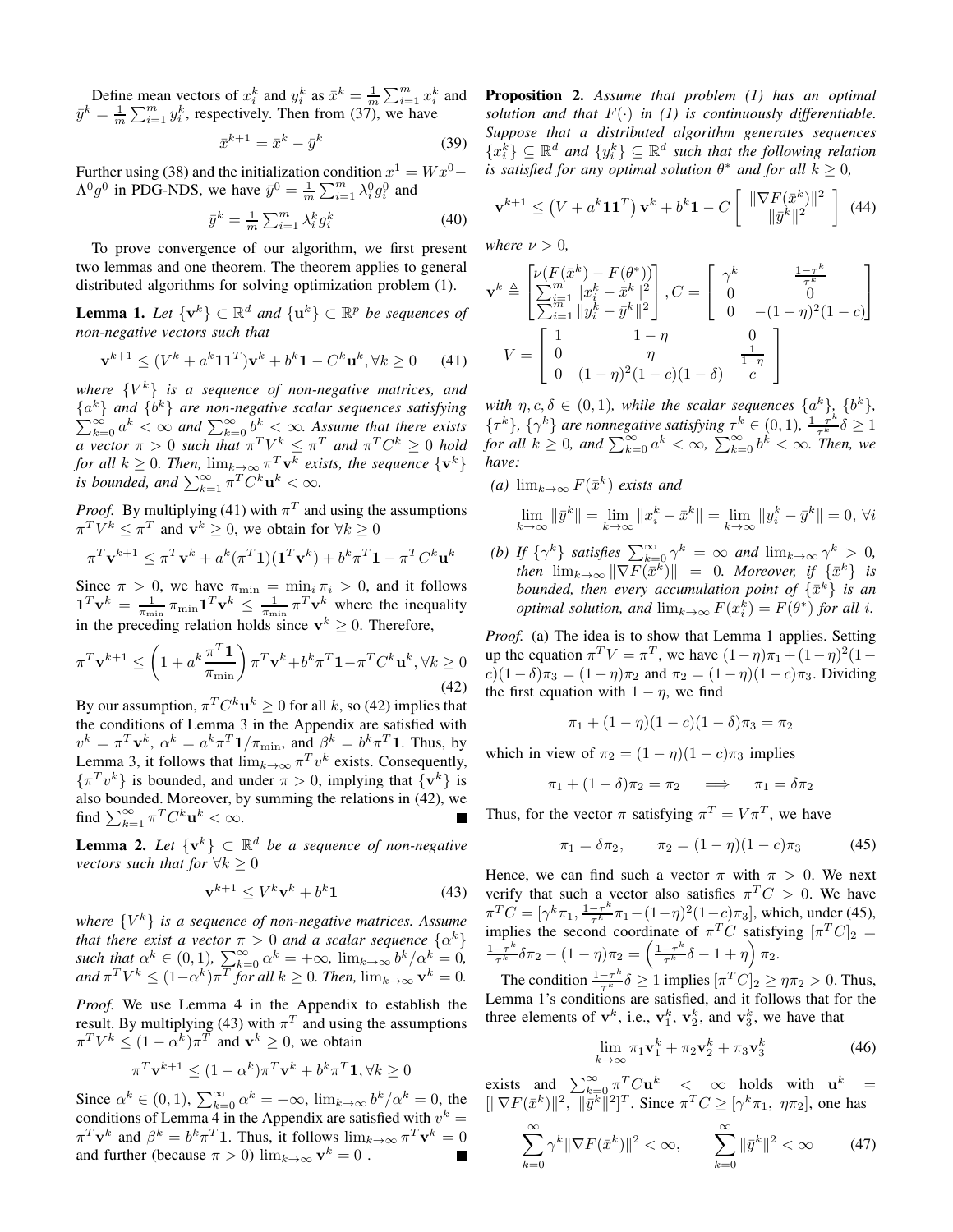and hence,

$$
\lim_{k \to \infty} \|\bar{y}^k\| = 0 \tag{48}
$$

If we had that  $\sum_{i=1}^{m} ||x_i^k - \bar{x}^k||^2$  and  $\sum_{i=1}^{m} ||y_i^k - \bar{y}^k||^2$  are convergent, then it would follow from (46) that the limit  $\lim_{k\to\infty} F(\bar{x}^k)$  exist.

Now, we focus on proving that both  $\mathbf{v}_2^k = \sum_{i=1}^m ||x_i^k - \bar{x}^k||^2$ and  $\mathbf{v}_3^k = \sum_{i=1}^m ||y_i^k - \bar{y}^k||^2$  converge to 0. The idea is to show that we can apply Lemma 2. By focusing on the elements  $\mathbf{v}_2^k$ and  $\mathbf{v}_3^k$ , from (44) we have

$$
\begin{bmatrix} \mathbf{v}_2^{k+1} \\ \mathbf{v}_3^{k+1} \end{bmatrix} \leq \left(\tilde{V} + a^k \mathbf{1} \mathbf{1}^T\right) \begin{bmatrix} \mathbf{v}_2^k \\ \mathbf{v}_3^k \end{bmatrix} + \hat{b}^k \mathbf{1} + \begin{bmatrix} 0 \\ \hat{c}^k \end{bmatrix}
$$
  
where  $\hat{b}^k = b^k + a^k \nu(F(\bar{x}^k) - F(\theta^*)), \ \hat{c}^k = (1 - \eta)^2 (1 - c) \|\bar{y}^k\|^2$ , and  $\tilde{V} = \begin{bmatrix} \eta \\ (1 - \eta)^2 (1 - c) (1 - \delta) \end{bmatrix} \frac{1}{c} \mathbf{1}$ .

By separating the first term on the right hand side and separating the first term on the right hand side and bounding the last vector by  $(1 - \eta)^2 (1 - c) ||\bar{y}^k||^2$ **1**, we obtain

$$
\begin{bmatrix} \mathbf{v}_2^{k+1} \\ \mathbf{v}_3^{k+1} \end{bmatrix} \le \tilde{V} \begin{bmatrix} \mathbf{v}_2^k \\ \mathbf{v}_3^k \end{bmatrix} + \tilde{b}^k \mathbf{1}
$$
 (49)

where

$$
\tilde{b}^k = b^k + (1 - \eta)^2 (1 - c) \|\bar{y}^k\|^2 + a^k \times \left( \nu(F(\bar{x}^k) - F(\theta^*)) + \sum_{i=1}^m \|x_i^k - \bar{x}^k\|^2 + \sum_{i=1}^m \|y_i^k - \bar{y}^k\|^2 \right)
$$
\n(50)

To apply Lemma 2, we show that the equation  $\pi^T \tilde{V} =$  $(1-\alpha)\pi^T$  has a solution in  $\pi = (\pi_2, \pi_3)$  with  $(\pi_2, \pi_3) > 0$  and  $\alpha \in (0, 1)$ . Note that, if we have such a solution, then we will let  $\alpha^k = \alpha > 0$  for all k, so that the condition  $\sum_{k=0}^{\infty} \alpha^k = \infty$ of Lemma 2 will be satisfied. In this case, the condition  $\lim_{k\to\infty} \tilde{b}^k/\alpha^k = 0$  of Lemma 2 will also be satisfied. This is because by our assumption on the sequences  $\{a^k\}$  and  $\{b^k\}$ , it follows that  $\lim_{k \to \infty} a^k = 0$  and  $\lim_{k \to \infty} b^k = 0$ . We also have  $\lim_{k\to\infty} \|\bar{y}^k\| = 0$  (see (48)). Moreover, in view of relation (46), the sequences  $\{F(\bar{x}^k) - F(\theta^*)\}, \sum_{i=1}^m \|x_i^k - \bar{x}^k\|_{\mathcal{I},\mathcal{I}}^2$ and  $\sum_{i=1}^{m} ||y_i^k - \bar{y}^k||^2$  are bounded. Hence, it follows that  $\tilde{b}^k$ defined in  $(50)$  will converge to 0 as k tends to infinity. Thus, all the conditions of Lemma 2 will be satisfied.

It remains to show that the system of equations  $\pi^T \tilde{V} =$  $(1 - \alpha)\pi^T$  has a solution in  $\pi = (\pi_2, \pi_3)$  with  $(\pi_2, \pi_3) > 0$ and  $\alpha \in (0, 1)$ . The system is equivalent to

$$
(1-\eta)^2(1-c)(1-\delta)\pi_3=(1-\eta-\alpha)\pi_2, \pi_2=(1-\eta)(1-c-\alpha)\pi_3
$$

which gives  $\pi_2 > 0$  with arbitrary  $\pi_3 > 0$ , and imposes that  $\alpha$  satisfies  $(1 - \eta)(1 - c)(1 - \delta) = (1 - \eta - \alpha)(1 - c - \alpha)$ , or equivalently,

$$
\alpha^{2} - (2 - \eta - c)\alpha + \delta(1 - \eta)(1 - c) = 0 \tag{51}
$$

Letting  $\psi(\alpha) = \alpha^2 - (2 - \eta - c)\alpha + \delta(1 - \eta)(1 - c)$  for all  $\alpha \in \mathbb{R}$ , we note that  $\psi(\cdot)$  is strongly convex and its minimum is attained at  $\alpha_0 = \frac{1}{2}(2 - \eta - c)$ .

For the minimum value we have

$$
\psi(\alpha_0) = \frac{1}{4}(2 - \eta - c)^2 - \frac{1}{2}(2 - \eta - c)^2 + \delta(1 - \eta)(1 - c)
$$
  
=  $-\frac{1}{4}(2 - \eta - c)^2 + \delta(1 - \eta)(1 - c)$   
=  $-\frac{1}{4}(1 - \eta + 1 - c)^2 + \delta(1 - \eta)(1 - c)$ 

Since  $\delta$  < 1, it follows that  $\psi(\alpha_0) < -\frac{(1-\eta+1-c)^2}{4} + (1-\eta+c)^2$  $\eta(1-c) = -\frac{((1-\eta)-(1-c))^2}{4} \leq 0$ . We also have  $\psi(0) =$  $\delta(1 - \eta)(1 - c) > 0$  since  $\delta > 0$  and  $c, \eta \in (0, 1)$ . Thus, we have  $\psi(0) > 0$  and  $\psi(\alpha_0) < 0$ , implying that there exists some  $\alpha^* \in (0, \alpha_0)$  satisfying  $\psi(\alpha^*) = 0$  with  $\alpha_0 = \frac{2-\eta-c}{2}$ . Since  $c, \eta \in (0, 1)$ , we have  $\alpha_0 \in (0, 1)$ . Hence, (51) has a solution  $\alpha^* \in (0,1)$ . So there is a vector  $\pi > 0$  and  $\alpha \in (0,1)$  that satisfy  $\pi^T \tilde{V} = (1 - \alpha)\pi^T$ , and we can apply Lemma 2 with  $\alpha_k = \alpha$  for all k. By Lemma 2, we have  $\lim_{k \to \infty} ||x_i^k - \bar{x}^k|| =$ 0 and  $\lim_{k \to \infty} ||y_i^k - \bar{y}^k|| = 0.$ 

(b) Since  $\sum_{k=0}^{\infty} \gamma^k \|\nabla F(\bar{x}^k)\|$  $\sum$ Since  $\sum_{k=0}^{\infty} \gamma^k \|\nabla F(\bar{x}^k)\|^2 < \infty$  (see (47)), from  $\sum_{k=0}^{\infty} \gamma^k = \infty$  and  $\lim_{k \to \infty} \gamma^k > 0$ , it follows  $\lim_{k\to\infty} \|\nabla F(\bar{x}^k)\| = 0.$ 

Now, if  $\{\bar{x}^k\}$  is bounded, then it has accumulation points. Let  $\{\bar{x}^{k_i}\}\$  be a sub-sequence such that  $\lim_{i\to\infty} \|\nabla F(\bar{x}^{k_i})\|$  = 0. Without loss of generality, we may assume that  $\{\bar{x}^{k_i}\}\$ is convergent, for otherwise we would choose a sub-sequence of  $\{\bar{x}^{k_i}\}\right)$ . Let  $\lim_{i\to\infty}\bar{x}^{k_i}=\hat{x}$ . Then, by continuity of the gradient  $\nabla F(\cdot)$ , it follows  $\nabla F(\hat{x}) = 0$ , implying that  $\hat{x}$  is an optimal point. Since F is continuous, it follows  $\lim_{i\to\infty} F(\bar{x}^{k_i}) =$  $F(\hat{x}) = F(\theta^*)$ . By part (a),  $\lim_{k \to \infty} F(\bar{x}^k)$  exists, so we must have  $\lim_{k \to \infty} F(\bar{x}^k) = F(\theta^*).$ 

Finally, by part (a) we have  $\lim_{k\to\infty} ||x_i^k - \bar{x}^k||^2 = 0$ for every *i*. Thus, it follows that each  $\{x_i^k\}$  has the same accumulation points as  $\{\bar{x}^k\}$ , implying by continuity of the objective function F that  $\lim_{k\to\infty} F(x_i^k) = F(\theta^*)$  for all *i*.

Theorem 3. *Under Assumptions 1, 2, 3, if there exists some*  $T\geq 0$  such that for all  $k\geq T$ , stepsize sequences  $\{\lambda^k_i\}$  satisfy

$$
\sum_{k=T}^{\infty} \bar{\lambda}^k = \infty, \sum_{k=T}^{\infty} \|\lambda^{k+1} - \lambda^k\|^2 < \infty, \sum_{k=T}^{\infty} \frac{\|\lambda^k - \bar{\lambda}^k \mathbf{1}\|^2}{\bar{\lambda}^k} < \infty
$$

*and*

$$
\frac{2L}{m\bar{\lambda}^k}(\lambda_{\max}^k)^2 \le 1 - \eta, \ \bar{\lambda}^k \le \frac{\delta}{1+\delta}, \ \eta + \frac{6m^2L^2}{1-\eta}\|\lambda^{k+1}\|^2 \le c
$$

$$
\max\{m^3r^2, m^2\}6L^2\|\lambda^{k+1}\|^2 \le (1-\eta)^3(1-c)(1-\delta)
$$

*for some*  $\delta \in (0,1)$ ,  $c \in (0,1)$  *Then, the results of Proposition 2 hold for the proposed PDG-NDS.*

*Proof.* The idea is to prove that we can establish the relationship in (44). To this end, we divide the derivation into four steps: in Step I, Step II, and Step III, we establish relationships for  $\frac{2}{L}(\overline{F}(\overline{x}^{k+1}) - F(\theta^*)), \sum_{i=1}^m \|x_i^{k+1} - \overline{x}^{k+1}\|^2$  $\sum$ ips for  $\frac{2}{L} (F(\bar{x}^{k+1}) - F(\theta^*)), \sum_{i=1}^m \|x_i^{k+1} - \bar{x}^{k+1}\|^2$ , and  $\sum_{i=1}^m \|y_i^{k+1} - \bar{y}^{k+1}\|^2$ , respectively, and in Step IV, we prove that (44) holds.

Step I: Relationship for  $\frac{2}{L} \left( F(\bar{x}^{k+1}) - F(\theta^*) \right)$ . Since  $F$  is convex with a Lipschitz gradient, we have:

$$
F(y) \le F(x) + \langle \nabla F(x), y - x \rangle + \frac{L}{2} ||y - x||^2, \ \forall y, x \in \mathbb{R}^d
$$

Letting  $y = \bar{x}^{k+1}$  and  $x = \bar{x}^k$  in the preceding relation and using (39) as well as  $F(\bar{x}^k) = \frac{1}{m} \sum_{i=1}^m f_i(\bar{x}^k)$ , we obtain

$$
F(\bar{x}^{k+1}) \le F(\bar{x}^k) - \frac{1}{m} \sum_{i=1}^m \langle \nabla f_i(\bar{x}^k), \bar{y}^k \rangle + \frac{L}{2} ||\bar{y}^k||^2
$$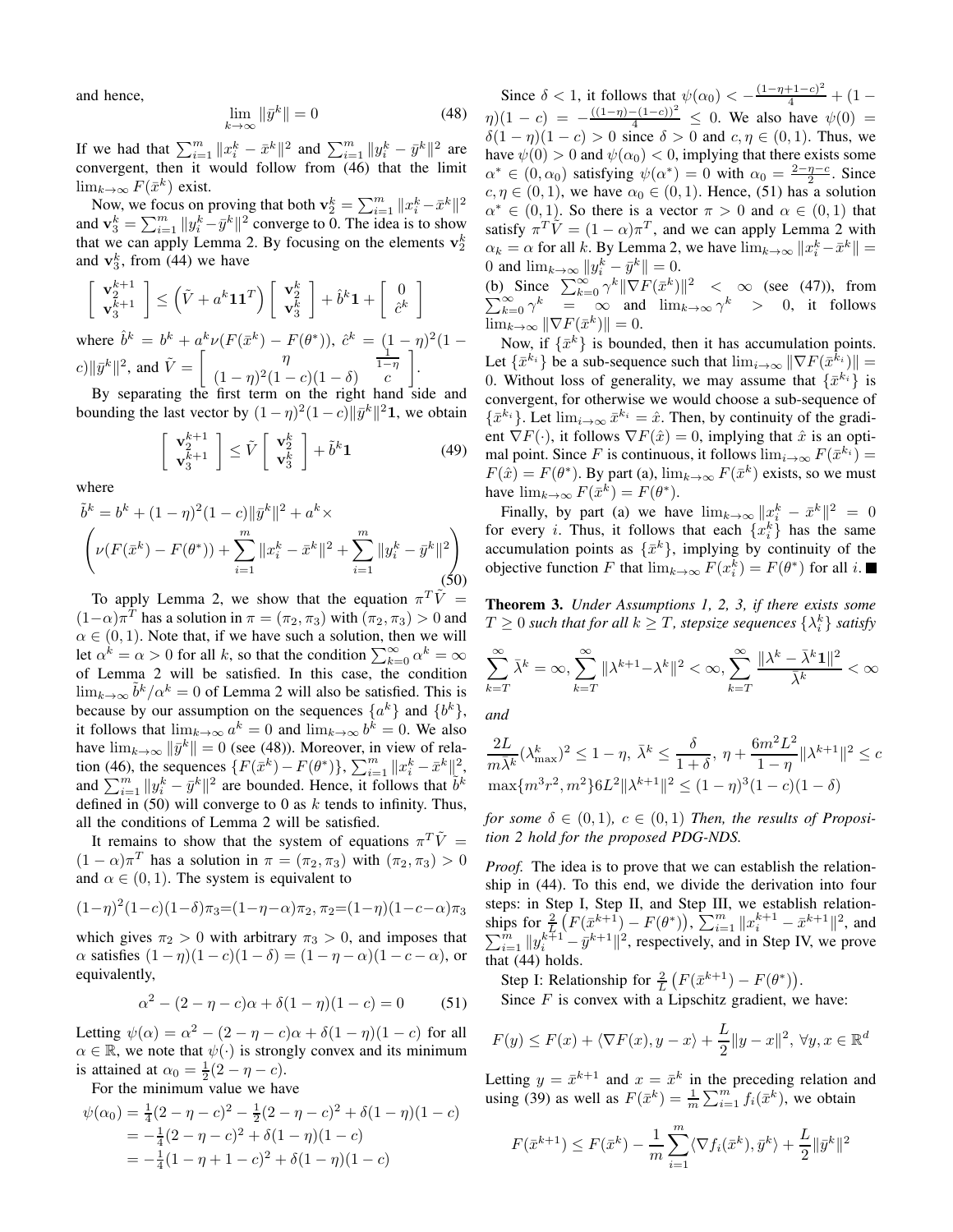Subtracting  $F(\theta^*)$  on both sides and multiplying  $2\overline{\lambda}^k$  yield Thus, it follows

$$
2\bar{\lambda}^{k} \left( F(\bar{x}^{k+1}) - F(\theta^{*}) \right) \leq 2\bar{\lambda}^{k} \left( F(\bar{x}^{k}) - F(\theta^{*}) \right) - \frac{2\bar{\lambda}^{k}}{m} \sum_{i=1}^{m} \langle \nabla f_{i}(\bar{x}^{k}), \bar{y}^{k} \rangle + \bar{\lambda}^{k} L \|\bar{y}^{k}\|^{2}
$$
(52)

The term  $-\frac{2\bar{\lambda}^k}{m} \sum_{i=1}^m \langle \nabla f_i(\bar{x}^k), \bar{y}^k \rangle$  satisfies

$$
-2\left\langle \frac{\bar{\lambda}^k}{m} \sum_{i=1}^m \langle \nabla f_i(\bar{x}^k), \bar{y}^k \rangle \right\rangle
$$
  
=  $\left\| \frac{\bar{\lambda}^k}{m} \sum_{i=1}^m \nabla f_i(\bar{x}^k) - \bar{y}^k \right\|^2 - \left\| \frac{\bar{\lambda}^k}{m} \sum_{i=1}^m \nabla f_i(\bar{x}^k) \right\|^2 - \left\| \bar{y}^k \right\|^2$  (53)

For the first term on the right hand side of (53), by adding and subtracting  $\frac{1}{m} \sum_{i=1}^{m} \lambda_i^k \nabla f_i(\bar{x}^k)$ , we obtain

$$
\begin{split}\n&\left\| \frac{\bar{\lambda}^k}{m} \sum_{i=1}^m \nabla f_i(\bar{x}^k) - \bar{y}^k \right\|^2 \\
&= \left\| \frac{1}{m} \sum_{i=1}^m (\bar{\lambda}^k - \lambda_i^k) \nabla f_i(\bar{x}^k) + \frac{1}{m} \sum_{i=1}^m \lambda_i^k \nabla f_i(\bar{x}^k) - \bar{y}^k \right\|^2 \\
&\leq 2 \left\| \frac{1}{m} \sum_{i=1}^m (\bar{\lambda}^k - \lambda_i^k) \nabla f_i(\bar{x}^k) \right\|^2 \\
&+ 2 \left\| \frac{1}{m} \sum_{i=1}^m \lambda_i^k \left( \nabla f_i(\bar{x}^k) - \nabla f_i(x}^k) \right) \right\|^2\n\end{split}
$$

where we used  $\bar{y}^k = \frac{1}{m} \sum_{i=1}^m \lambda_i^k \nabla f_i(x_i^k)$  in (40). Using the assumption that each  $\nabla f_i(\cdot)$  is Lipschitz continuous with a constant  $L$ , we can further rewrite the preceding inequality as

$$
\left\| \frac{\bar{\lambda}^k}{m} \sum_{i=1}^m \nabla f_i(\bar{x}^k) - \bar{y}^k \right\|^2 \le \frac{2}{m} \sum_{i=1}^m (\bar{\lambda}^k - \lambda_i^k)^2 \|\nabla f_i(\bar{x}^k)\|^2 + \frac{2}{m} \sum_{i=1}^m (\lambda_i^k)^2 \|\nabla f_i(\bar{x}^k) - \nabla f_i(x_i^k)\|^2 \le \frac{2}{m} \|\lambda^k - \bar{\lambda}^k \mathbf{1}\|^2 \sum_{i=1}^m \|\nabla f_i(\bar{x}^k)\|^2 + \frac{2L^2}{m} (\lambda_{\text{max}}^k)^2 \sum_{i=1}^m \|\bar{x}^k - x_i^k\|^2
$$
\n(54)

We next proceed to analyze  $\sum_{i=1}^{m} \|\nabla f_i(\bar{x}^k)\|^2$ .

By Assumption 2, each  $\nabla f_i(\cdot)$  is Lipschitz continuous with a constant  $L$ , so we have

$$
f_i(v) + \langle \nabla f_i(v), u - v \rangle + \frac{1}{2L} \|\nabla f_i(v) - \nabla f_i(u)\|^2 \le f_i(u), \forall u, v
$$

Letting  $v = \theta^*$  and  $u = \bar{x}^k$ , and summing the resulting relations over  $i = 1, ..., m$  yield  $F(\theta^*) + \langle \nabla F(\theta^*), \bar{x}^k \left\{\theta^*\right\}+\frac{\sum_{i=1}^m\|\nabla f_i(\theta^*)-\nabla f_i(\tilde{x}^k)\|^2}{2mL}\leq F(\tilde{x}^k). \text{ Using }\nabla F(\theta^*)=0,$ we have

$$
\sum_{i=1}^{m} \|\nabla f_i(\theta^*) - \nabla f_i(\bar{x}^k)\|^2 \le 2mL(F(\bar{x}^k) - F(\theta^*))
$$

$$
\sum_{i=1}^{m} \|\nabla f_i(\bar{x}^k)\|^2
$$
\n
$$
\leq \sum_{i=1}^{m} 2 \left( \|\nabla f_i(\bar{x}^k) - \nabla f_i(\theta^*)\|^2 + \|\nabla f_i(\theta^*)\|^2 \right) \quad (55)
$$
\n
$$
\leq 4mL(F(\bar{x}^k) - F(\theta^*)) + 2\sum_{i=1}^{m} \|\nabla f_i(\theta^*)\|^2
$$

Combining (52), (53), (54), and (55) leads to

$$
2\bar{\lambda}^{k} \left( F(\bar{x}^{k+1}) - F(\theta^{*}) \right) \leq 2\bar{\lambda}^{k} \left( F(\bar{x}^{k}) - F(\theta^{*}) \right)
$$
  
+8L||\lambda^{k} - \bar{\lambda}^{k}\mathbf{1}||^{2} (F(\bar{x}^{k}) - F(\theta^{\*}))  
+ \frac{4}{m}||\lambda^{k} - \bar{\lambda}^{k}\mathbf{1}||^{2} \sum\_{i=1}^{m} ||\nabla f\_{i}(\theta^{\*})||^{2} - (\bar{\lambda}^{k})^{2} ||\nabla F(\bar{x}^{k})||^{2}  
+ \frac{2L^{2}}{m} (\lambda\_{\max}^{k})^{2} \sum\_{i=1}^{m} ||\bar{x}^{k} - x\_{i}^{k}||^{2} + (\bar{\lambda}^{k}L - 1)||\bar{y}^{k}||^{2}

i.e.,

$$
\frac{2}{L} \left( F(\bar{x}^{k+1}) - F(\theta^*) \right) \leq \frac{2}{L} \left( F(\bar{x}^k) - F(\theta^*) \right) \n+ \frac{c_1}{\bar{\lambda}^k} ||\lambda^k - \bar{\lambda}^k \mathbf{1}||^2 \left( \frac{2}{L} (F(\bar{x}^k) - F(\theta^*) ) + \sum_{i=1}^m ||\nabla f_i(\theta^*)||^2 \right) \n+ \frac{2L}{m\bar{\lambda}^k} (\lambda_{\max}^k)^2 \sum_{i=1}^m ||\bar{x}^k - x_i^k||^2 \n- \frac{\bar{\lambda}^k}{L} ||\nabla F(\bar{x}^k) ||^2 + \frac{\bar{\lambda}^k L - 1}{\bar{\lambda}^k L} ||\bar{y}^k||^2
$$
\n(56)

where  $c_1 = \max\{4L, 4/(mL)\}.$ 

Step II: Relationship for  $\sum_{i=1}^{m} ||x_i^{k+1} - \bar{x}^{k+1}$  $\sum$ Step II: Relationship for  $\sum_{i=1}^{m} ||x_i^{k+1} - \bar{x}^{k+1}||$  and  $\sum_{i=1}^{m} ||x_i^{k+1} - x_i^k||^2$ .

For the convenience of analysis, we write the iterates of algorithm PDG-NDS on per-coordinate expressions. Define for all  $\ell = 1, \ldots, d$ , and  $k \geq 0$ ,

$$
x^{k}(\ell) = ([x_{1}^{k}]_{\ell}, \ldots, [x_{m}^{k}]_{\ell})^{T}, y^{k}(\ell) = ([y_{1}^{k}]_{\ell}, \ldots, [y_{m}^{k}]_{\ell})^{T},
$$
  

$$
g^{k}(\ell) = ([g_{1}^{k}]_{\ell}, \ldots, [g_{m}^{k}]_{\ell})^{T}.
$$

In this per-coordinate view, (37) and (38) has the following form for all  $\ell = 1, \ldots, d$ , and  $k \geq 0$ ,

$$
x^{k+1}(\ell) = Wx^k(\ell) - y^k(\ell)
$$
  

$$
y^{k+1}(\ell) = Wy^k(\ell) + B^k(\Lambda^{k+1}g^{k+1}(\ell) - \Lambda^k g^k(\ell))
$$
 (57)

From the definition of  $x^{k+1}(\ell)$  in (57), and the relation for the average  $\bar{x}^{k+1}$  in (39), we obtain for all  $\ell = 1, \ldots, d$ ,

$$
x^{k+1}(\ell) - [\bar{x}^{k+1}]_{\ell} \mathbf{1} = W\left(x^k(\ell) - [\bar{x}^k]_{\ell} \mathbf{1}\right) - (y^k(\ell) - [\bar{y}^k]_{\ell} \mathbf{1})
$$

where we use  $W1 = 1$ . Noting that  $[\bar{x}^k]_\ell$  is the average of  $x^k(\ell)$ , i.e.,  $\frac{1}{m}$ **11**<sup>T</sup>  $(x^k(\ell) - [\bar{x}^k]_\ell$ **1** $) = 0$ , we have

$$
x^{k+1}(\ell) - [\bar{x}^{k+1}]_{\ell} \mathbf{1} = \bar{W} (x^k(\ell) - [\bar{x}^k]_{\ell} \mathbf{1}) - (y^k(\ell) - [\bar{y}^k]_{\ell} \mathbf{1})
$$

where  $\bar{W} = W - \frac{\mathbf{1} \mathbf{1}^T}{m}$ . So it follows

$$
||x^{k+1}(\ell)-[\bar{x}^{k+1}]_{\ell}\mathbf{1}||\leq \eta||x^k-\bar{x}^k\mathbf{1}||+||y^k(\ell)-[\bar{y}^k]_{\ell}\mathbf{1}||
$$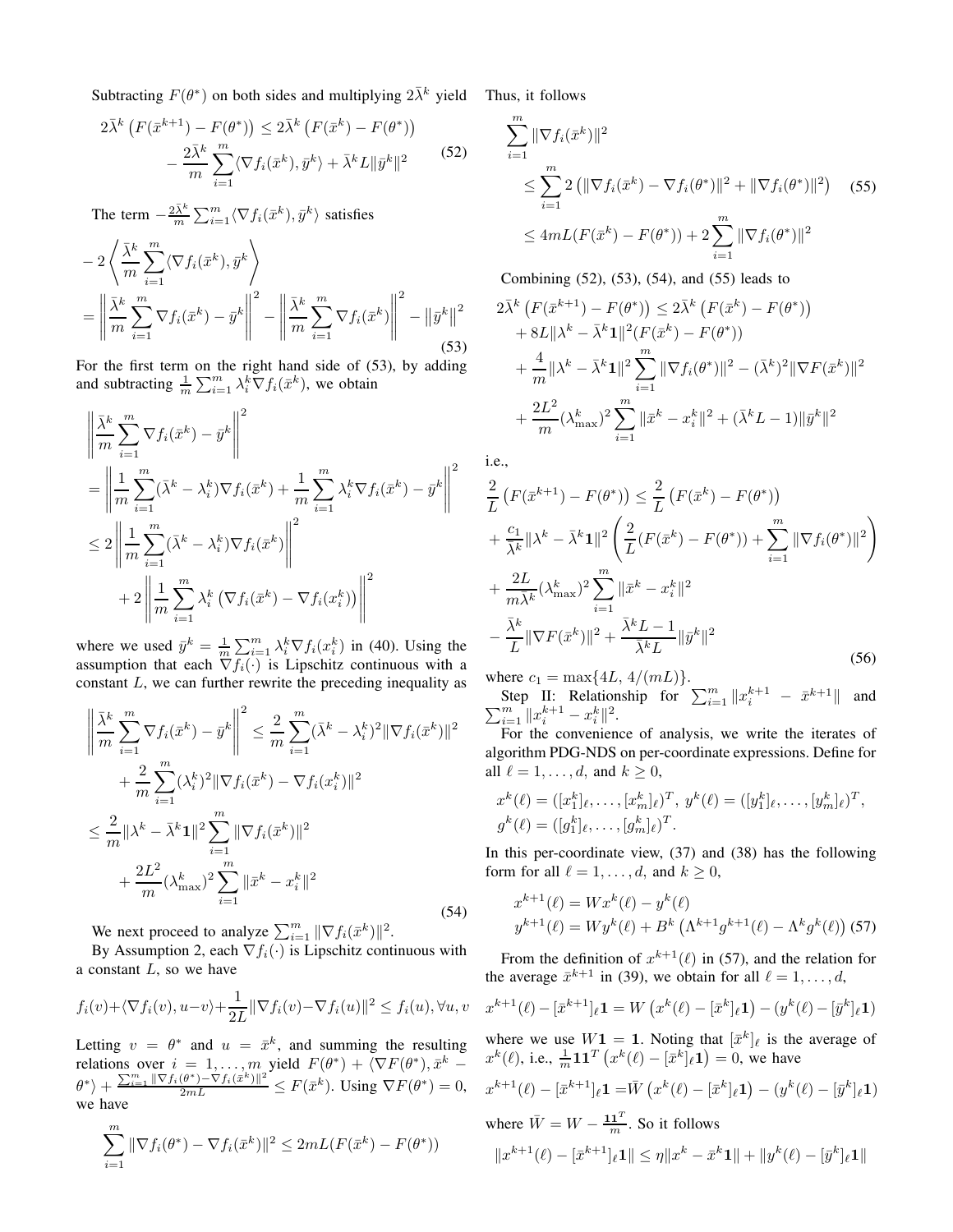with  $\eta = \|W - \frac{1}{m} \mathbf{1} \mathbf{1}^T\| < 1$ . Taking squares on both sides of the preceding relation, and using the inequality  $(a + b)^2 \le$  $(1 + \epsilon)a^2 + (1 + \epsilon^{-1})b^2$ , valid for any scalars a and b, and  $\epsilon > 0$ , we obtain

$$
||x^{k+1}(\ell) - [\bar{x}^{k+1}]_{\ell} \mathbf{1}||^2 \leq \eta^2 (1+\epsilon) ||x^k(\ell) - [\bar{x}^k]_{\ell} \mathbf{1}||^2 + (1+\epsilon^{-1}) ||y^k(\ell) - [\bar{y}^k]_{\ell} \mathbf{1}||^2
$$

By using  $\eta \in (0, 1)$  and letting  $\epsilon = \frac{1-\eta}{\eta}$  which implies  $1+\epsilon =$  $\eta^{-1}$  and  $1 + \epsilon^{-1} = (1 - \eta)^{-1}$ , we have

$$
||x^{k+1}(\ell) - [\bar{x}^{k+1}]_{\ell} 1||^{2} \leq \eta ||x^{k}(\ell) - [\bar{x}^{k}]_{\ell} 1||^{2} + (1 - \eta)^{-1} ||y^{k}(\ell) - [\bar{y}^{k}]_{\ell} 1||^{2}
$$

Summing the preceding relations over  $\ell = 1, \ldots, d$ , and noting  $\sum_{\ell=1}^d ||x^{k+1}(\ell) - [\bar{x}^{k+1}]_\ell 1||^2 = \sum_{i=1}^m ||x_i^{k+1} \bar{x}^{k+1} \|^{2}, \sum_{\ell=1}^{d} \|x^{k}(\ell) - [\bar{x}^{k}]_{\ell} \mathbf{1} \|^{2} = \sum_{i=1}^{m} \|\bar{x}_{i}^{k} - \bar{x}^{k} \|^{2},$  and  $\sum_{\ell=1}^d \|y^{\overline{k}}(\ell) - [\bar{y}^k]_\ell \mathbf{1}\|^2 = \sum_{i=1}^m \|y^k_i - \bar{y}^k\|^2$ , we obtain

$$
\sum_{i=1}^{m} \|x_i^{k+1} - \bar{x}^{k+1}\|^2 \leq \eta \sum_{i=1}^{m} \|x_i^{k+1} - \bar{x}^{k+1}\|^2
$$
  
+ 
$$
(1 - \eta)^{-1} \sum_{i=1}^{m} \|y_i^k - \bar{y}^k\|^2
$$
 (58)

Next we proceed to analyze  $\sum_{i=1}^{m} ||x_i^{k+1} - x_i^k||^2$ . Using (37), we have for every coordinate index  $\ell = 1, \ldots, d$ 

$$
x^{k+1}(\ell) - x^k(\ell) = Wx^k(\ell) - y^k(\ell) - x^k(\ell)
$$
  
=  $(W - I)x^k(\ell) - y^k(\ell) = (W - I)(x^k(\ell) - [\bar{x}^k]_{\ell}\mathbf{1}) - y^k(\ell)$ 

where we used the fact  $(W-I)\mathbf{1} = 0$ . By letting  $r = ||W-I||$ , we obtain

$$
||x^{k+1}(\ell) - x^k(\ell)|| \le r||x^k(\ell) - [\bar{x}^k]_{\ell}1|| + ||y^k(\ell)||
$$
  

$$
\le r||x^k(\ell) - [\bar{x}^k]_{\ell}1|| + ||y^k - [\bar{y}^k]_{\ell}1|| + \sqrt{m}||\bar{y}^k]_{\ell}|
$$

where the last inequality is obtained by adding and subtracting  $[\bar{y}^k]_\ell$ 1 to  $y^k(\ell)$ , and using the triangle inequality for the norm. Thus, we have

$$
||x^{k+1}(\ell) - x^k(\ell)||^2 \le 3r^2 ||x^k(\ell) - [\bar{x}^k]_{\ell} 1||^2 +
$$
  

$$
3||y^k - [\bar{y}^k]_{\ell} 1||^2 + 3m||\bar{y}^k|_{\ell}|^2
$$

By summing over  $\ell = 1, \ldots, d$ , we obtain

$$
\sum_{i=1}^{m} \|x_i^{k+1} - x_i^k\|^2 \le 3r^2 \sum_{i=1}^{m} \|x_i^k - \bar{x}^k\|^2
$$
  
+ 
$$
3 \sum_{i=1}^{m} \|y_i^k - \bar{y}^k\|^2 + 3m \|\bar{y}^k\|^2
$$
 (59)

Step III: Relationship for  $\sum_{i=1}^{m} ||y_i^{k+1} - \bar{y}_i^{k+1}1||$ .

Using the column stochastic property of  $B^k$ , from (38), the  $\ell$ th entries of  $[\bar{y}^k]_\ell$  satisfy

$$
[\bar{y}^{k+1}]_\ell = [\bar{y}^k]_\ell + \frac{1}{m} \mathbf{1}^T \Lambda^{k+1} g^{k+1}(\ell) - \frac{1}{m} \mathbf{1}^T \Lambda^k g^k(\ell)
$$

Then, using (57), we obtain for all  $\ell = 1, \ldots, d$ ,

$$
y^{k+1}(\ell) - [\bar{y}^{k+1}]_{\ell} \mathbf{1} = \bar{W}(y^k(\ell) - [\bar{y}^k]_{\ell} \mathbf{1}) +
$$

$$
\bar{B}^k \Lambda^{k+1} g^{k+1}(\ell) - \bar{B}^k \Lambda^k g^k(\ell)
$$
where  $\bar{W} = W - \frac{1}{m} \mathbf{1} \mathbf{1}^T$  and  $\bar{B}^k = (B^k - \frac{1}{m} \mathbf{1} \mathbf{1}^T)$ .

By adding and subtracting  $\bar{B}^k \Lambda^{k+1} g^k(\ell)$ , and taking the Euclidean norm, we find that for all  $\ell = 1, \ldots, d$ ,

$$
||y^{k+1}(\ell) - [\bar{y}^{k+1}]_{\ell} \mathbf{1}|| \leq \eta ||y^k(\ell) - [\bar{y}^k]_{\ell} \mathbf{1}||
$$
  
+  $\tau ||\Lambda^{k+1} (g^{k+1}(\ell) - g^k(\ell))|| + \tau ||(\Lambda^{k+1} - \Lambda^k) g^k(\ell)||$   
(60)

where  $\eta = \|\bar{W}\|$  and  $\tau = \|\bar{B}^k\|$ . Using the fact that  $\Lambda^k$  are diagonal matrix, i.e.,  $\Lambda^k = \text{diag}(\lambda^k)$ , we have

$$
\left\| \Lambda^{k+1} \left( g^{k+1}(\ell) - g^k(\ell) \right) \right\| \leq \left\| \lambda^{k+1} \right\| \left\| g^{k+1}(\ell) - g^k(\ell) \right\|,
$$
  

$$
\left\| \left( \Lambda^{k+1} - \Lambda^k \right) g^k(\ell) \right\| \leq \left\| \lambda^{k+1} - \lambda^k \right\| \left\| g^k(\ell) \right\|
$$
 (61)

Further using (28) yields  $\tau \leq m$ . Therefore, combining (60) and (61) leads to

$$
||y^{k+1}(\ell) - [\bar{y}^{k+1}]_{\ell} \mathbf{1}|| \le \eta ||y^k(\ell) - [\bar{y}^k]_{\ell} \mathbf{1}|| +
$$
  

$$
m||\lambda^{k+1}|| ||g^{k+1}(\ell) - g^k(\ell)|| + m ||\lambda^{k+1} - \lambda^k|| ||g^k(\ell)||
$$

Thus, by taking squares and using  $(a + b)^2 \le (1 + \epsilon)a^2 +$  $(1 + \epsilon^{-1})b^2$  holding for any  $\epsilon > 0$ , we obtain the following inequality by setting  $\epsilon = \frac{1-\eta}{\eta}$ :

$$
||y^{k+1}(\ell) - [\bar{y}^{k+1}]_{\ell} \mathbf{1}||^2 \le \eta ||y^k(\ell) - [\bar{y}^k]_{\ell} \mathbf{1}||^2 + \frac{2m^2}{1-\eta} \times
$$
  

$$
||\lambda^{k+1}||^2 ||g^{k+1}(\ell) - g^k(\ell)||^2 + ||\lambda^{k+1} - \lambda^k||^2 ||g^k(\ell)||^2
$$

By summing these relations over  $\ell = 1, \ldots, d$ , we find

$$
\sum_{i=1}^{m} \|y_i^{k+1} - \bar{y}^{k+1}\|^2 \le \eta \sum_{i=1}^{m} \|y_i^k - \bar{y}^k\|^2 + \frac{2m^2}{1-\eta} \times \left( \|\lambda^{k+1}\|^2 \sum_{i=1}^{m} \|g_i^{k+1} - g_i^k\|^2 + \|\lambda^{k+1} - \lambda^k\|^2 \sum_{i=1}^{m} \|g_i^k\|^2 \right) \tag{62}
$$

Next we bound  $\sum_{i=1}^{m} ||g_i^{k+1} - g_i^k||^2$  and  $\sum_{i=1}^{m} ||g_i^k||^2$ . Since every  $\nabla f_i$  is Lipschitz continuous with  $L > 0$ , we have

$$
\sum_{i=1}^{m} \|g_i^{k+1} - g_i^k\|^2 \le L^2 \sum_{i=1}^{m} \|x_i^{k+1} - x_i^k\|^2
$$

which, in combination with (59), leads to

$$
\sum_{i=1}^{m} \|g_i^{k+1} - g_i^k\|^2 \le 3r^2 L^2 \sum_{i=1}^{m} \|x_i^k - \bar{x}^k\|^2
$$
  
+ 
$$
3L^2 \sum_{i=1}^{m} \|y_i^k - \bar{y}^k\|^2 + 3mL^2 \|\bar{y}^k\|^2
$$
 (63)

Using the Lipschitz continuity of each  $g_i^k$ , we obtain

$$
\sum_{i=1}^{m} \|g_i^k\|^2 = \sum_{i=1}^{m} \|\nabla f_i(x_i^k)\|^2
$$
  

$$
\leq 2L^2 \sum_{i=1}^{m} \|x_i^k - \bar{x}^k\|^2 + 2 \sum_{i=1}^{m} \|\nabla f_i(\bar{x}^k)\|^2
$$

which, in combination with (55), leads to

$$
\sum_{i=1}^{m} \|g_i^k\|^2 \le 2L^2 \sum_{i=1}^{m} \|x_i^k - \bar{x}^k\|^2 + 8mL(F(\bar{x}^k) - F(\theta^*))
$$
  
+  $4 \sum_{i=1}^{m} \|\nabla f_i(\theta^*)\|^2$  (64)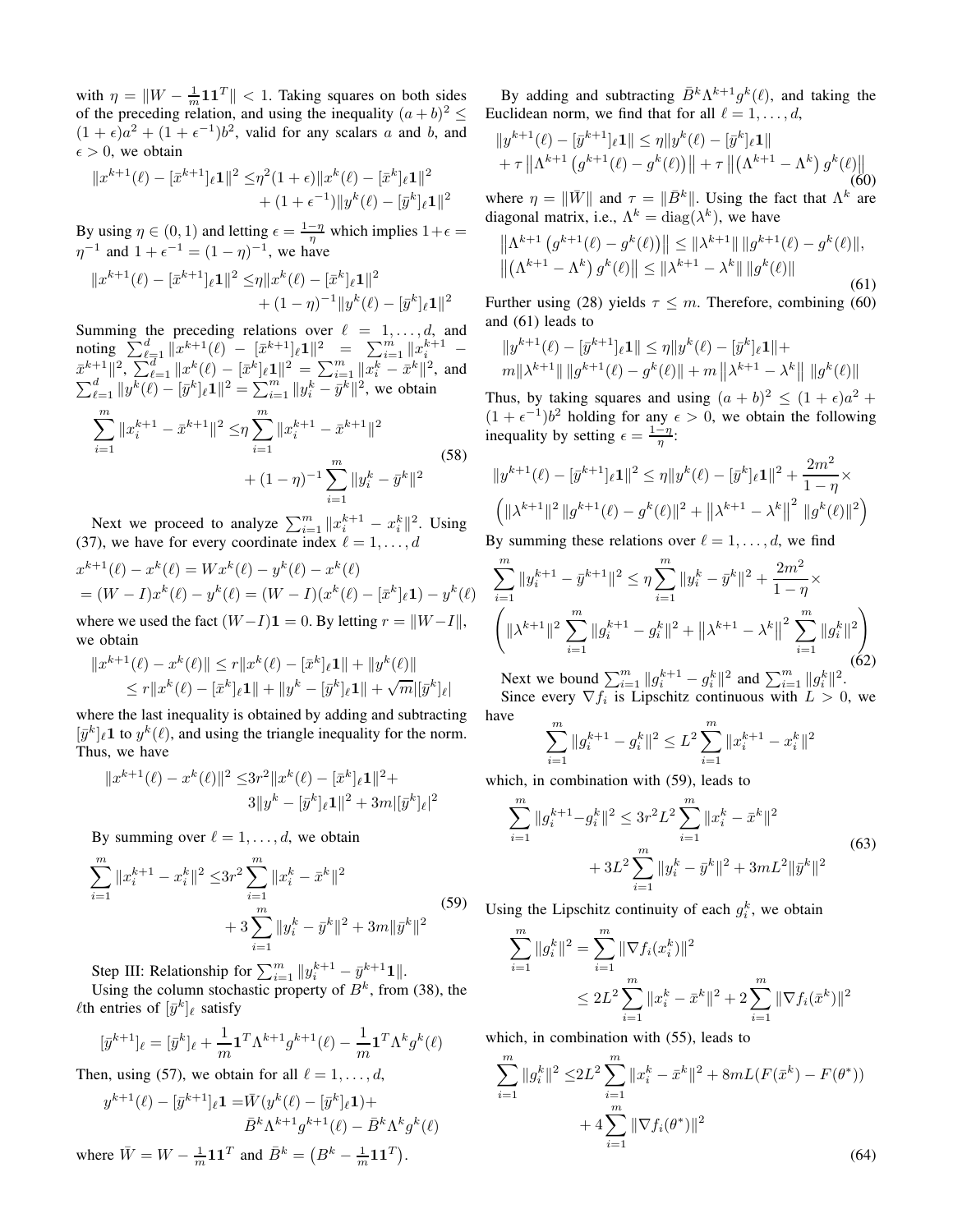By substituting  $(63)$  and  $(64)$  into  $(62)$ , we obtain

$$
\sum_{i=1}^{m} \|y_i^{k+1} - \bar{y}^{k+1}\|^2 \leq (\eta + \frac{6m^2L^2}{1-\eta} \|\lambda^{k+1}\|^2) \sum_{i=1}^{m} \|y_i^k - \bar{y}^k\|^2
$$
  
+ 
$$
\frac{6m^2r^2L^2}{1-\eta} \left( \|\lambda^{k+1}\|^2 \sum_{i=1}^{m} \|x_i^k - \bar{x}^k\|^2 + m \|\lambda^{k+1}\|^2 \|\bar{y}^k\|^2 \right)
$$
  
+ 
$$
\frac{2m^2}{1-\eta} \|\lambda^{k+1} - \lambda^k\|^2 \left( 2L^2 \sum_{i=1}^{m} \|x_i^k - \bar{x}^k\|^2 +
$$
  

$$
8mL(F(\bar{x}^k) - F(\theta^*)) + 4 \sum_{i=1}^{m} \|\nabla f_i(\theta^*)\|^2 \right)
$$
(65)

Step IV: We summarize the relationships obtained in Steps I-III and prove the theorem. Defining  $\mathbf{v}^{\bar{k}} = \left[\frac{2}{L}(F(\bar{x}^{k+1}) -$ L  $F(\theta^*), \sum_{i=1}^m \|x_i^{k+1} - \bar{x}^{k+1}\|^2, \sum_{i=1}^m \|y_i^{k+1} - \bar{y}^{k+1}\|^2$ , we have the following relations from  $(56)$ ,  $(58)$ , and  $(65)$ :

$$
\mathbf{v}^{k+1} \le (V^k + A^k)\mathbf{v}^k - C^k \left[ \begin{array}{c} \left\| \nabla F(\bar{x}^k) \right\|^2 \\ \|\bar{y}^k\|^2 \end{array} \right] + B^k \quad (66)
$$

where

$$
V^{k} = \begin{bmatrix} 1 & \frac{2L}{m\lambda^{k}}(\lambda_{\text{max}}^{k})^{2} & 0\\ 0 & \eta & \frac{1}{1-\eta}\\ 0 & \frac{6m^{2}r^{2}L^{2}}{1-\eta}\|\lambda^{k+1}\|^{2} & \eta + \frac{6m^{2}L^{2}}{1-\eta}\|\lambda^{k+1}\|^{2} \end{bmatrix},
$$
  
\n
$$
A^{k} = \begin{bmatrix} \frac{c_{1}}{\lambda^{k}}\|\lambda^{k} - \bar{\lambda}^{k}\mathbf{1}\|^{2} & 0 & 0\\ 0 & 0 & 0\\ \frac{8m^{3}L^{2}}{1-\eta}\|\lambda^{k+1} - \lambda^{k}\|^{2} & \frac{4m^{2}L^{2}}{1-\eta}\|\lambda^{k+1} - \lambda^{k}\|^{2} & 0 \end{bmatrix},
$$
  
\n
$$
C^{k} = \begin{bmatrix} \frac{\bar{\lambda}^{k}}{L} & \frac{1-\bar{\lambda}^{k}L}{\bar{\lambda}^{k}L} \\ 0 & 0 & 0\\ 0 & -\frac{6m^{3}r^{2}L^{2}}{1-\eta}\|\lambda^{k+1}\|^{2} \\ \frac{8m^{2}}{1-\eta}\|\lambda^{k} - \bar{\lambda}^{k}\mathbf{1}\|^{2} \sum_{i=1}^{m} \|\nabla f_{i}(\theta^{*})\|^{2} \\ 0 & \frac{8m^{2}}{1-\eta}\|\lambda^{k+1} - \lambda^{k}\|^{2} \sum_{i=1}^{m} \|\nabla f_{i}(\theta^{*})\|^{2} \end{bmatrix}
$$

Now using the conditions of the theorem, we bound the entries in  $V^k$ ,  $A^k$ ,  $C^k$ , and  $B^k$ . It can be seen that

$$
A^k \le a^k \mathbf{1} \mathbf{1}^T, \quad B^k \le b^k \mathbf{1} \tag{67}
$$

hold where

$$
a^{k} = \max\left\{\frac{c_1}{\overline{\lambda}^k} \|\lambda^k - \overline{\lambda}^k \mathbf{1}\|^2, \frac{8m^3 L^2}{1 - \eta} \left\|\lambda^{k+1} - \lambda^k\right\|^2\right\}
$$
(68)

$$
b^{k} = \max\left\{\frac{c_1}{\overline{\lambda}^k} ||\lambda^k - \overline{\lambda}^k \mathbf{1}||^2, \frac{8m^2}{1-\eta} ||\lambda^{k+1} - \lambda^k||^2\right\}
$$
  
 
$$
\times \sum_{i=1}^{m} ||\nabla f_i(\theta^*)||^2
$$
 (69)

Using  $\eta + \frac{6m^2L^2}{1-n}$  $\text{Using} \quad \eta \; + \; \tfrac{6m^2L^2}{1-\eta} \|\lambda^{k+1}\|^2 \;\; \leq \;\; c \quad \text{with} \quad c \; \in \; (0,1), \nonumber \ \tfrac{2L}{m\lambda^k} (\lambda^k_{\max})^2 \;\; \leq \;\; 1 \; - \; \eta, \;\; \text{and} \;\; \; m^2r^26L^2 \|\lambda^{k+1}\|^2 \;\; \leq \; \nonumber$  $m^3r^26L^2\|\lambda^{k+1}\|^2 \le (1-\eta)^3(1-c)(1-\delta)$  from the theorem conditions, we can bound  $V^k$ :

$$
V^{k} \le V \triangleq \begin{bmatrix} 1 & 1 - \eta & 0 \\ 0 & \eta & \frac{1}{1 - \eta} \\ 0 & (1 - \eta)^{2} (1 - c)(1 - \delta) & c \end{bmatrix}
$$
 (70)

Furthermore, we can bound  $C^k$  using the condition  $\max\{m^3r^2, m^2\}6L^2\|\lambda^{k+1}\|^2 \leq (1-\eta)^3(1-c)(1-\delta)$  which implies  $\frac{m^3r^26L^2}{1-r}$  $\frac{\sum_{j=1}^{3} n^2 6L^2}{1-\eta} \|\lambda^{k+1}\|^2 \leq (1-\eta)^2 (1-c)$ :

$$
C^{k} \ge C \triangleq \begin{bmatrix} \frac{\bar{\lambda}^{k}}{L} & \frac{1-\bar{\lambda}^{k}L}{\bar{\lambda}^{k}L} \\ 0 & 0 \\ 0 & -(1-\eta)^{2}(1-c) \end{bmatrix} \tag{71}
$$

Combining (66), (67), (70), and (71) leads to

$$
\mathbf{v}^{k+1} = (V + a^k \mathbf{1} \mathbf{1}^T) \mathbf{v}^k - C \begin{bmatrix} \|\nabla F(\bar{x}^k)\|^2\\ \|\bar{y}^k\|^2 \end{bmatrix} + b^k \mathbf{1} \tag{72}
$$

We note that Proposition 2 applies to the relations in (72) for  $k \geq T$ , with  $\gamma^k = \frac{\bar{\lambda}^k}{L}, \tau^k = \bar{\lambda}^k L$ , and  $a^k$  and  $b<sup>k</sup>$  given by (68) and (69), respectively. By our assumption  $\sum_{k=T}^{\infty} ||\lambda^{k+1} - \lambda^k||^2 < \infty$  and  $\sum_{k=T}^{\infty} \frac{||\lambda^k - \bar{\lambda}^k \mathbf{1}||^2}{\bar{\lambda}^k} < \infty$ , it follows that  $\{a^k\}$  and  $\{b^k\}$  are nonegative and summable. The condition  $\bar{\lambda}^k L \leq \delta/(1+\delta)$  is equivalent to  $\bar{\lambda}^k L + \delta \bar{\lambda}^k L \leq \delta$ , implying  $1 \leq \frac{\delta(1-\bar{\lambda}^k L)}{\bar{\lambda}^k L}$ . Thus, with  $\tau^k = \bar{\lambda}^k L$ , we see that the condition  $\frac{1-\tau^k}{\tau^k}$  $\frac{-\tau^*}{\tau^*} \delta \ge 1$  of Proposition 2 is satisfied for all  $k \geq T$ . Additionally, by our assumption  $\sum_{k=T}^{\infty} \bar{\lambda}^k = \infty$  we see that the condition of Proposition 2(b) also holds for  $k \geq T$ . Since the results of Proposition 2 are asymptotic, the results remain valid when the starting index is shifted from  $k = 0$  to  $k = T$ , for an arbitrary  $T \geq 0$ .

Remark 9. *Eqn. (60) implies that the convergence speed of*  $y_i^k$  to  $\bar{y}^k$  increases with a decrease in  $\tau = \|B^k - \frac{\mathbf{1} \mathbf{1}^T}{m}\|$ , *which means that one can reduce*  $||B^k - \frac{\mathbf{1} \mathbf{1}^T}{m}||$  to enhance the convergence speed. More importantly,  $\ddot{B}^k$  can enhance *resilience to inference attacks, which is explained later in Remark 12.*

Remark 10. *Compared with existing gradient-tracking based decentralized optimization algorithms which require a participating agent to share two state variables with a neighboring agent (i.e., the optimization variable and an auxiliary gradient-tracking variable), PDG-NDS only requires a participating agent to share one variable with a neighboring agent in each iteration and hence has better communication efficiency. The improved communication efficiency is crucial in applications like machine learning where the dimension of optimization variables can be up to hundreds of millions [46].*

Remark 11. *It is worth noting that although some gradienttracking based algorithms can be reduced to the* x*-variable only form by eliminating the auxiliary variable, and hence share one variable in interaction, such a conversion is infeasible when the stepsizes are heterogeneous and not shared across agents (for the purpose of, e.g., privacy preservation). For example, the Aug-DGM algorithm in [9] has the following form*

$$
\begin{cases} x^{k+1}=W(x^k-\Lambda y^k)\\ y^{k+1}=W(y^k+g^{k+1}-g^k) \end{cases}
$$

*Although we can eliminate the* y *variable and convert it to*

$$
x^{k+2} = (W + W\Lambda W\Lambda^{-1}W^{-1})x^{k+1} - W\Lambda W\Lambda^{-1}x^k - W\Lambda W(g^{k+1} - g^k)
$$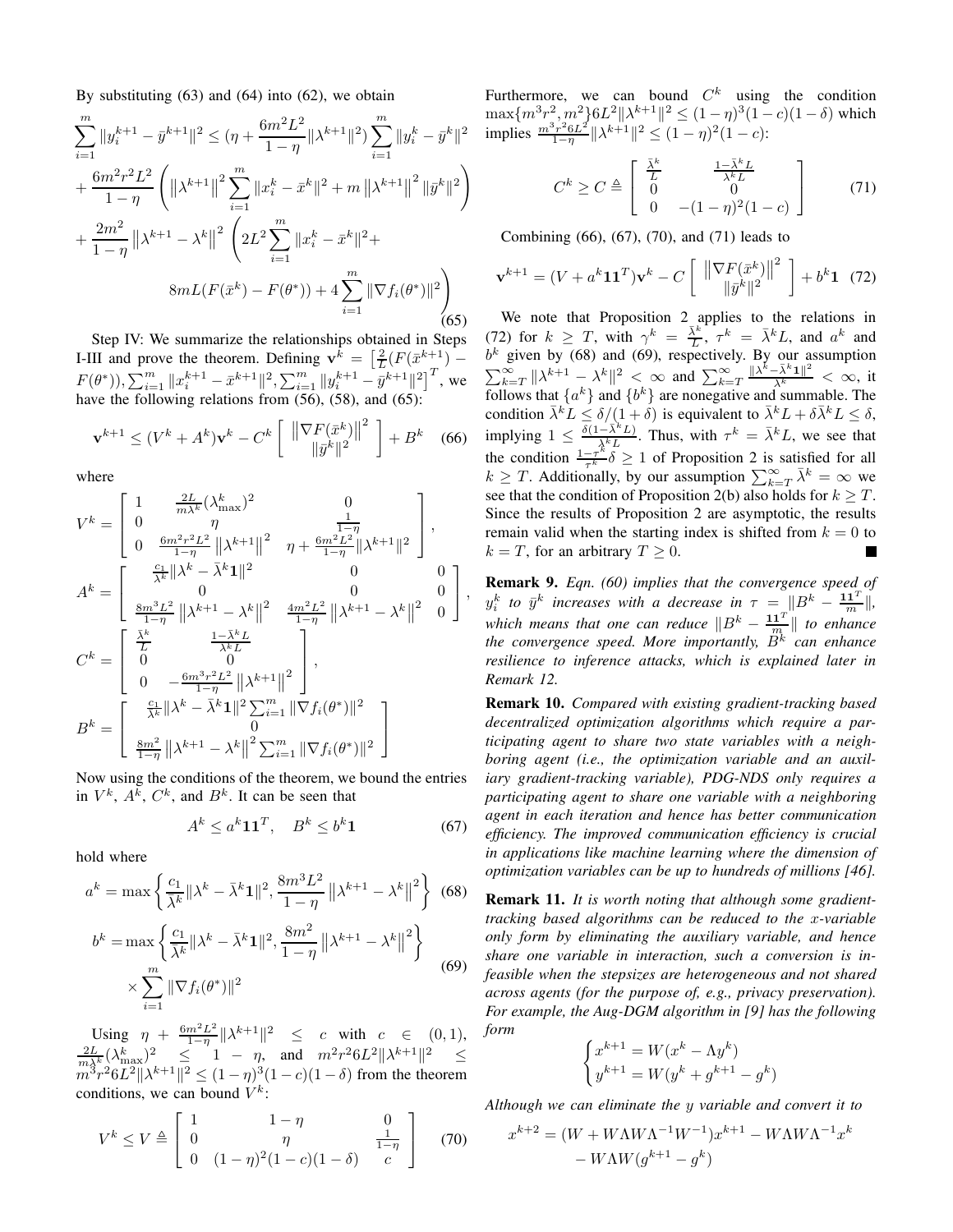*we cannot let agent j share*  $(W + W\Lambda W\Lambda^{-1}W^{-1})_{ij}x_j^{k+1}$  –  $(W\Lambda W\Lambda^{-1})_{ij}x_j^k - (W\Lambda W)_{ij}(g_j^{k+1} - g_j^k)$  in each iteration *when the stepsizes are not shared across agents (for the purpose of, e.g., privacy preservation). This is because calculating*  $(W + W\Lambda W\Lambda^{-1}W^{-1})_{ij}$  and  $(W\Lambda W\Lambda^{-1})_{ij}$  requires agent j *to know all stepsizes* Λ*, which however, were assumed to be private to individual agents. Therefore, even though some existing gradient-tracking based algorithms can use heterogeneous stepsizes to hide information, they have to exchange two messages between interacting agents. In fact, privacy enabled in this way is quite weak, as detailed in Sec. IV-B.*

## *B. Privacy analysis*

Next we show that PDG-NDS is able to provide every participating agent the privacy defined in Definition 1 against both honest-but-curious and eavesdropping adversaries.

Theorem 4. *In the presence of honest-but-curious or eavesdropping adversaries, PDG-NDS can protect the privacy of all participating agents defined in Definition 1.*

*Proof.* Represent the information that agent i shares with others in PDG-DS as  $\mathcal{I}_i$  when its gradient is  $g_i^k$ . According to Definition 1, we have to prove that at some iteration  $k$ , if the gradient is altered to  $\hat{g}_i^k$  with  $\zeta$  difference from  $g_i^k$ , the corresponding shared information  $\hat{\mathcal{I}}_i$  of agent i when running the algorithm could be identical to  $\mathcal{I}_i$  under any  $\zeta > 0$ .

According to Algorithm PDG-NDS, agent  $i$  shares the following information in decentralized optimization:

$$
\mathcal{I}_i = \mathcal{I}_i^{\text{sent}} \bigcup \mathcal{I}_i^{\text{public}}
$$

with  $\mathcal{I}_i^{\text{sent}} = \{v_{ji}^k | k = 1, 2, \cdots\},\ v_{ji}^k = 2w_{ji}x_{i,j}^{k-1} +$  $\{W^2\}_{ji} x_i^{k-2} - b_{ji}^{k-2} (\lambda_i^{k-1} g_i^{k-1} - \lambda_i^{k-2} g_i^{k-2})$ , and  $\mathcal{I}_i^{\text{public}} = \{W \mid \sum_{i \in \mathbb{N}} b_i^k = 1 | k = 0, 1, \dots\}$  $W\bigcup \sum_{j\in\mathbb{N}_i}b_{ji}^k=1|k=0,1,\cdots\bigg\}.$ 

It can be obtained that when the gradient is altered to  $\hat{g}_i^k = e^{\zeta} g_i^k$ , the difference defined in (33) is  $\zeta$ . However, in this case, if we set the stepsize  $\hat{\lambda}_i^k$  to  $\hat{\lambda}_i^k = e^{-\zeta} \lambda_i^k$ , then the corresponding shared information will still be  $v_{ji}^k$ . Since other parameters are not changed and changing the stepsize to  $\hat{\lambda}_i^{\overline{k}} = e^{-\zeta} \lambda_i^k$  at k will not violate the summable stepsize heterogeneity conditions in Theorem 3 for any given  $\zeta \leq \infty$ , convergence to the optimal solution will still be guaranteed. Therefore, we have that changes in the gradient of a participating agent can be completely covered by the agent's flexibility in changing its stepsize, which does not affect the convergence result. Therefore, privacy of the gradient information of any agent will be protected when running PDG-NDS. It is worth noting that the perturbation does not violate the convexity and Lipschitz conditions in Assumption 2. This is because in order for an adversary to check if Assumption 2 is violated, it has to know  $x_i^k$  and L, which, however, are not available to adversaries: before convergence,  $x_i^k$  is inaccessible to the adversary because the information shared by agent *i* is  $2w_{ji}x_i^{k-1} + {W^2}\}_{ji}x_j^{k-2}$  $b_{j}^{k-2}(\lambda_i^{k-1}g_i^{k-1}-\lambda_i^{k-2}g_i^{k-2})$ , avoiding  $x_i^{k-1}$  and  $x_i^{k-2}$  from being inferrable; L is inaccessible to the adversary either because Assumption 2 only requires all  $f_i$  to have finite

Lipschitz constants, and agents do not share their Lipschitz constants (agents do not need to know the upper bound of Lipschitz constant  $L$  in Assumption 2) in the implementation of our algorithm. In fact, even with the gradient  $g_i^{k-1}$ from of our algorithm. In fact, even with the gradient  $y_i$ <br>and  $g_i^{k-2}$  unchanged, the value of observation  $2w_{ji}x_i^{k-1}$  $\{W^2\}_{j\,}^{i}x_i^{k-2} - b_{ji}^{k-2}(\lambda_i^{k-1}g_i^{k-1} - \lambda_i^{k-2}g_i^{k-2})$  can be changed by an arbitrary finite value by changing the stepsize  $\lambda_i^{k-1}$  or  $\lambda_i^{k-2}$ . Therefore, before convergence, an adversary cannot use Assumption 2 to confine the change in observed values and further confine the change in the gradient. After convergence, the perturbation does not violate the convexity and Lipschitz conditions, either. In fact, although  $x_i^k$  becomes accessible to the adversary after convergence, gradient information is eliminated in adversary's observation (the shared information  $2w_{ji}x_i^{k-1} + \{W^2\}_{ji}x_i^{k-2} - b_{ji}^{k-2}(\lambda_i^{k-1}g_i^{k-1} - \lambda_i^{k-2}g_i^{k-2})$ becomes  $2w_{ji}x_i^{k-1} + \{W^2\}_{ji}x_i^{k-2}$  because  $\lambda_i^{k-1}$  and  $\lambda_i^{k-2}$ converge to the same constant value). So after convergence, the adversary still cannot use Assumption 2 to confine changes in gradients.

**Remark 12.** Even after convergence when  $g_i^k$  becomes a *constant, an adversary still cannot infer gradients from shared* messages in PDG-NDS. More specifically, when  $g_i^k$  converges *to a constant value, the stepsize*  $\lambda_i^k$  *also converges to a constant value, which completely eliminates the information of* g k *in observed information (the observed information becomes*  $2w_{ji}x_i^{k-1} + \{W^2\}_{ji}x_i^{k-2}$  after convergence). This can also *be understood intuitively as follows: Even if the adversary* can collect  $T \to \infty$  observations  $2w_{ji}x_i^{k-1} + \{W^2\}_{ji}x_i^{k-2}$  $b_{ji}^{k-2}(\lambda_i^{k-1}g_i^{k-1}-\lambda_i^{k-2}g_i^{k-2})$  in the neighborhood of the *optimal point and establish a system of* T *equations to solve* for  $g_i^{k-1}$  and  $g_i^{k-2}$  (which can be approximately viewed *time-invariant in the neighborhood of the optimal point), the number of unknowns*  $b_{ji}^{k-2}$ ,  $\lambda_i^{k-1}$ ,  $\lambda_i^{k-2}$ ,  $g_i^{k-1}$  and  $g_i^{k-2}$  in the *system of*  $T$  *equations is*  $5T$  *(even if we view*  $\lambda_i^{k-1}$  *and*  $\lambda_i^{k-2}$ approximately as constant and equal to each other,  $g_i^{k-1}$  and  $ap$ *i*  $g_k^{k-2}$  as constant and equal to each other, in the neighborhood *of the optimal point, the number of unknowns is still*  $T + 2$ *),* which makes it impossible for the adversary to solve for  $g_i^{k-1}$ *or*  $g_i^{k-2}$  *using the system of* T *equations established from* T *observations.*

Remark 13. *Similar to PDG-DS, our PDG-NDS algorithm can protect the privacy of every participating agent against honest-but-curious and eavesdropping adversaries without any constraint on the interaction topology, which is in distinct contrast to existing accuracy-maintaining privacy-preserving algorithms (e.g., [28], [32]) that can only protect the privacy of a participating agent against honest-but-curious adversaries under suitable interaction topologies. Furthermore, compared with PDG-DS, the PDG-NDS algorithm can provide the same defined privacy but faster convergence to the exact optimal solution due to the non-vanishing stepsize. However, PDG-NDS needs every agent to store its variables in the preceding two iterations whereas PDG-DS only needs to store variables in one preceding iteration (compare (35) with (5)).*

Remark 14. *In line with the discussions in the previous remark, PDG-NDS can protect the defined privacy of partic-*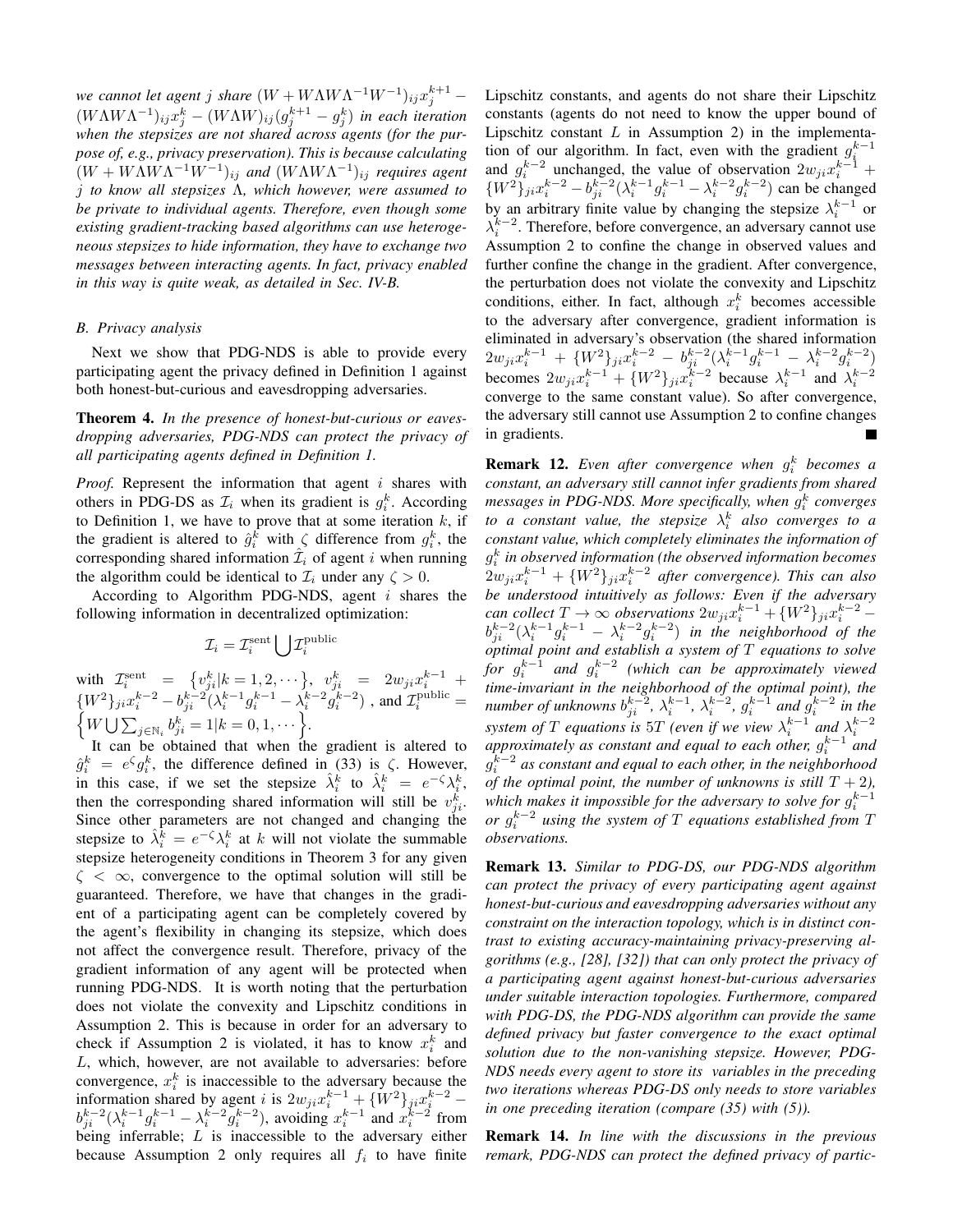*ipating agents irrespective of the number of adversaries and existence of collusion among adversaries.*

We next show that even using time-varying parameters and heterogeneous stepsizes, existing gradient-tracking based decentralized optimization algorithms cannot be adapted to provide the defined privacy. We use the AB algorithm proposed in [11] as an example to show this since it allows a column-stochastic coupling matrix. When adapted to the case with time-varying coupling weights and heterogeneous stepsizes, the AB algorithm has the following form:

$$
\begin{cases} x^{k+1} = R^k x_j^k - \Lambda^k y^k \\ y^{k+1} = C^k (y^k + g^{k+1} - g^k) \end{cases}
$$

)

where  $R^k = \{r_{ij}^k\}$  should be row-stochastic and  $C^k = \{c_{ij}^k\}$ should be column-stochastic. At each iteration  $k$ , an agent j will share  $x_j^k$  and  $c_{ij}^k(y_j^k + g_j^{k+1} - g_{j}^k)$  with its neighboring agent *i*. Also, all agents initialize as  $y_i^0 = g_i^0$ .

Because for all  $i \in \mathbb{N}_j$ ,  $c_{ij}^k$  are generated by agent j, it seems that agent j can keep  $c_{ij}^k$  confidential and hence uses them to cover shared information  $c_{ij}^k(y_j^k + g_j^{k+1} - g_j^k)$ . Next, we show that this is not true.

We consider the case where agent  $i$  is the only neighbor of agent j. In this case, agent i knows agent j's update rule

$$
y_j^{k+1} = c_{jj}^k (y_j^k + g_j^{k+1} - g_j^k) + c_{ji}^k (y_i^k + g_i^{k+1} - g_i^k)
$$

Using the fact  $c_{jj}^k + c_{ij}^k = 1$ , the above update rule can be rewritten as

$$
y_j^{k+1} = (1 - c_{ij}^k)(y_j^k + g_j^{k+1} - g_j^k) + c_{ji}^k(y_i^k + g_i^{k+1} - g_i^k)
$$

or

$$
y_j^{k+1} - y_j^k = g_j^{k+1} - g_j^k
$$
  
-  $c_{ij}^k (y_j^k + g_j^{k+1} - g_j^k) + c_{ji}^k (y_i^k + g_i^{k+1} - g_i^k)$  (73)

Note that  $c_{ij}^k(y_j^k+g_j^{k+1}-g_j^k)$  is shared with agent *i* by agent *j* and  $c_{ji}^k(y_i^k + g_i^{k+1} - g_i^k)$  is generated by agent *i*, hence the last two terms on the right hand side of (73) are known to agent *i*. We represent  $-c_{ij}^k(y_j^k + g_j^{k+1} - g_j^k) + c_{ji}^k(y_i^k + g_i^{k+1} - g_i^k)$ as  $m_i^k$  and sum (73) from  $k = 0$  to t to obtain  $y_j^{t+1} = g_j^{t+1}$  +  $\sum_{k=0}^{t} m_i^k$  where we used the relationship  $y_j^0 = g_j^0$ .

When  $t \to \infty$ , we have  $y_j^t \to 0$  and  $x_i^k \to x_j^k$  in the AB algorithm, resulting in  $g_j^{t+1} = -\sum_{k=0}^t m_i^k$ . Therefore, agent  $i$  can infer the gradient of agent  $j$  based on its accessible information  $m_i^k$ . Note that the above derivation is independent of the evolution of  $x^k$  and stepsize  $\Lambda^k$ , so the same privacy leakage will occur even if the stepzies are uncoordinated (not shared across agents) such as in [9], [41].

One may wonder if we can reduce the AB algorithm to the x-variable only form to avoid information leakage. Given that when the stepsizes are heterogeneous and not shared across agents, such reduction is impossible, as detailed in Remark 11, we only consider the homogeneous stepsize case. In fact, after eliminating the  $y^k$  variable, the AB algorithm reduces to

$$
x^{k+2} = (R^k + C^k)x^{k+1} - C^k R^k x^k - \lambda C^k (g^{k+1} - g^k)
$$
 (74)

Note that for privacy-preserving purposes, agent  $j$  should keep  $c_{ij}^k$  private and send  $(R^k + C^k)_{ij}x_j^{k+1} - (C^k R^k)_{ij}x_j^k$  –

 $\lambda C^k (g_j^{k+1} - g_j^k)$  to agent i where  $(\cdot)_{ij}$  represents the  $(i, j)$ th element of a matrix. Given  $(C^k R^k)_{ij} = \sum_{p=1}^m c_{ip}^k r_{pj}^k$ , agent j has to know all elements of  $C<sup>k</sup>$  to implement the algorithm in  $x$ -variable only form (74), which contradicts the assumption that the elements of  $C^k$  are kept private to cover information. In other words, if the column-stochastic matrix  $C<sup>k</sup>$  is used to cover information, the AB algorithm cannot be implemented in an  $x$ -variable only form. In summary, gradient-tracking based decentralized optimization algorithms cannot be used to enable the privacy defined in this paper even under timevarying coupling weights and heterogeneous stepsizes.

#### V. NUMERICAL SIMULATIONS

We use numerical simulations to illustrate the effectiveness of the proposed algorithms. We consider the canonical distributed estimation problem where a sensor network of  $m$  sensors are used to collectively estimate an unknown parameter  $\theta \in \mathbb{R}^d$ . Each sensor has a noisy measurement of the parameter  $z_i = M_i \theta + w_i$  where  $M_i \in \mathbb{R}^{s \times d}$ is the measurement matrix and  $w_i$  is Gaussian noise. The maximum likelihood estimation problem can be formulated as the decentralized optimization problem (1) with each  $f_i$ given by  $f_i(\theta) = ||z_i - M_i \theta||^2 + \sigma_i ||\theta||^2$  where  $\sigma_i \ge 0$  is the regularization parameter [16].

We considered a network of  $m = 5$  sensors interacting on the graph depicted in Fig. 1. We set  $s = 3$  and  $d = 2$ . To evaluate the performance of our PDG-DS algorithm, we set the stepsize of agent i as  $\lambda_i^k = \frac{1-\rho_i^k/k^2}{k}$  where  $\rho_i^k$  was randomly chosen by agent  $i$  from the interval  $[0, 1]$  for each iteration. Given that different agents *i* chose  $\rho_i^k$  independently, the stepsizes are heterogeneous across the agents. Each agent i also chose  $b_{ji}^k$  for all  $j \in \mathbb{N}_i$  randomly and independently of each other under the sum-one condition (to make  $B^k$ column-stochastic). The evolution of the optimization error of PDG-DS is given by the dashed magenta line in Fig. 2. When we fixed the  $B<sup>k</sup>$  matrix to an identity matrix, we also obtained convergence to the optimal solution, which is illustrated by the solid green line in Fig. 2. The evolution of the conventional decentralized gradient algorithm (3) under homogeneous diminishing stepsize  $\frac{1}{k}$  is also presented in Fig. 2 by the dotted blue line for comparison. It can be seen that our PDG-DS algorithm has a comparable (in fact faster) convergence speed with the conventional decentralized gradient algorithm which does not take privacy into account. Furthermore, comparing the case with  $B<sup>k</sup>$  and the case without  $B<sup>k</sup>$ , we can see that by using the mixing matrix  $B<sup>k</sup>$  in PDG-DS, we get faster convergence. This is intuitive since the  $B^k$ matrix enhances mixing of information across the agents.

We also simulated our PDG-NDS algorithm with nondiminishing stepsizes. More specifically, we set the stepsize of agent *i* to  $0.02 - \frac{e_i^k}{k^2}$  with  $e_i^k$  randomly chosen by agent *i* from [0, 1] for each iteration. Again, since each agent i chose  $\rho_i^k$ randomly and independently from each other, the stepsizes are heterogeneous across the network. Each agent  $i$  also randomly chose  $b_{ji}^k$  for all  $j \in \mathbb{N}_i$  under the sum-one condition (to make  $B<sup>k</sup>$  column-stochastic). The evolution of the optimization error of PDG-NDS is illustrated by the solid line in Fig. 3. For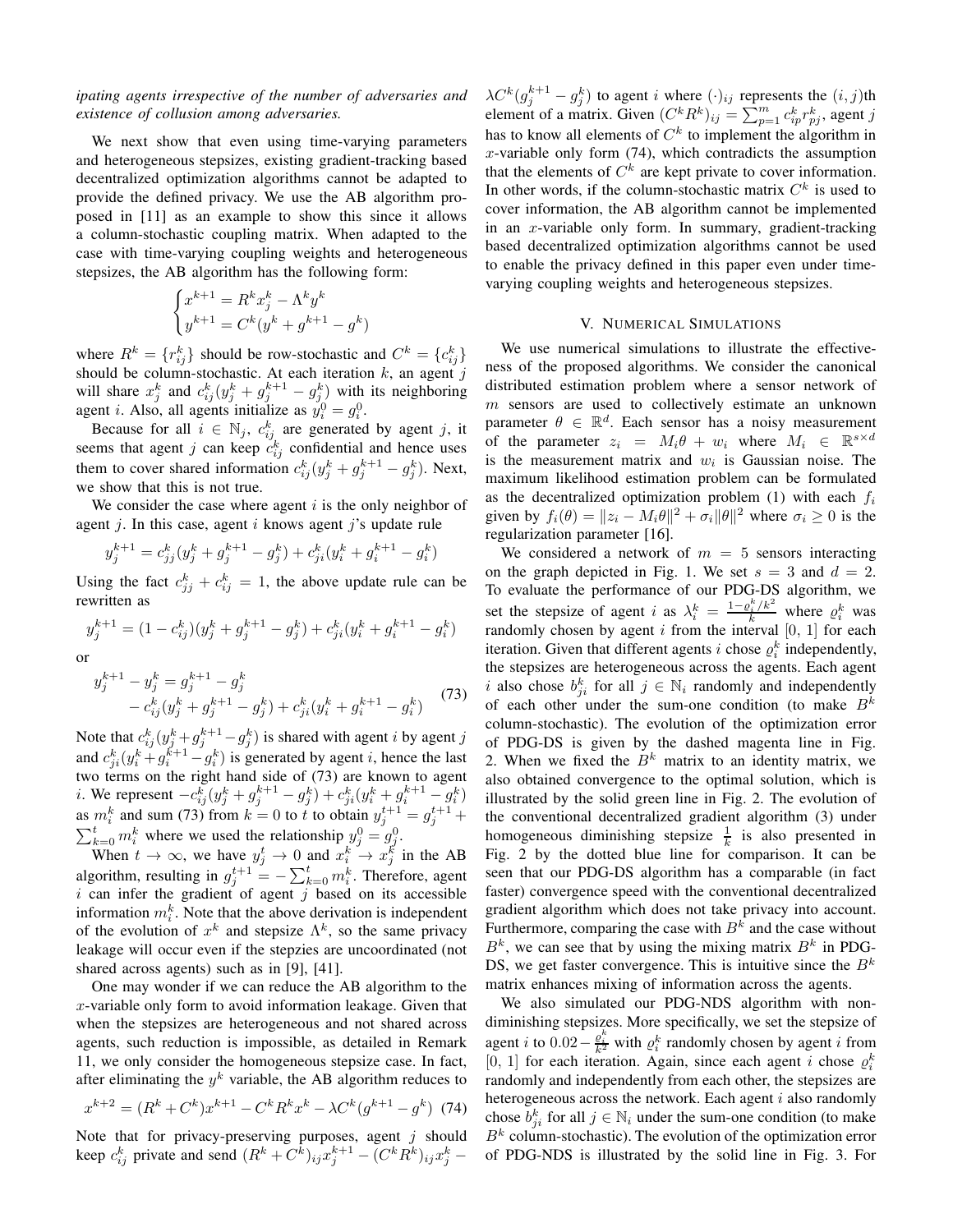

Fig. 1. The interaction topology of the network.



Fig. 2. Comparison of PDG-DS with the conventional decentralized gradient method under diminishing-stepsizes.

the purpose of comparison, we also plotted the optimization results of gradient-tracking algorithms DIGing [45], Push-Pull [17], and ADD-OPT [19] under homogeneous stepsize 0.02. It can be seen that PDG-NDS provides similar convergence performance besides enabling privacy protection.

## VI. CONCLUSIONS

This paper proposes two inherently privacy-preserving decentralized optimization algorithms which can guarantee the privacy of all participating agents without compromising optimization accuracy. This is in distinct difference from differential privacy based approaches which trade optimization accuracy for privacy. The two algorithms are also efficient in communication and computation in that they are encryptionfree and only require an agent to share one message with a neighboring agent in every iteration, both in the diminishing stepsize case (the first algorithm) and the non-diminishing stepsize case (the second algorithm). Note that commonly used gradient-tracking based decentralized optimization algorithms require an agent to share two variables, i.e., both the optimization variable and the gradient-tracking variable. The two approaches can protect the privacy of every agent even if all information shared by an agent is accessible to an



Fig. 3. Comparison of PDG-NDS with some gradient-tracking based decentralized optimization algorithms under non-diminishing-stepsizes.

adversary, in which case most existing accuracy-maintaining privacy-preserving decentralized optimization solutions fail to provide privacy protection. In fact, even without considering privacy, the convergence analyses of the two algorithms under time-varying uncoordinated stepsizes are also of interest by themselves since existing results only consider constant or fixed heterogeneity in stepsizes. Numerical simulation results show that both approaches have similar convergence speeds compared with their respective privacy-violating counterparts.

### APPENDIX A

**Lemma 3.** *([47], Lemma 11, page 50) Let*  $\{v^k\}$ ,  $\{\alpha^k\}$ , *and*  $\{ \beta^k \}$  $\sum$ *b*  $\begin{cases} d \ \{ \beta^k \} \ \text{be sequences of nonnegative scalars such that} \\ \sum_{k=0}^{\infty} \alpha^k < \infty, \\ \sum_{k=0}^{\infty} \beta^k < \infty, \text{ and } v^{k+1} \leq (1+\alpha^k)v^k + \beta^k \end{cases}$ *holds for all*  $k \geq 0$ *. Then, the sequence*  $\{v^k\}$  *is convergent, i.e.*,  $\lim_{k\to\infty} v^k = v$  *for some*  $v \geq 0$ *.* 

**Lemma 4.** *([47], Lemma 10, page 49) Let*  $\{v^k\}$ ,  $\{\alpha^k\}$ , *and*  $\{\beta^k\}$  $\sum$  $d \{\beta^k\}$  be sequences of nonnegative scalars such that<br>  $\sum_{k=0}^{\infty} \alpha^k = \infty$ ,  $\lim_{k \to \infty} \beta^k / \alpha^k = 0$ , and  $v^{k+1} \leq (1 \{\alpha^k\}v^k + \beta^k$  and  $\alpha^k \leq 1$  hold for all k*. Then, the sequence*  $\{v^k\}$  *converges to 0, i.e.,*  $\lim_{k\to\infty} v^k = 0$ *.* 

Lemma 5. *[48] Consider a minimization problem*  $\min_{z \in \mathbb{R}^d} \phi(z)$ , where  $\phi : \mathbb{R}^d \to \mathbb{R}$  *is a continuous function. Assume that the optimal solution set* Z ∗ *of the problem is nonempty. Let* {z <sup>k</sup>} *be a sequence such that for any optimal solution*  $z^* \in Z^*$  *and for all*  $k \geq 0$ ,

$$
||z^{k+1} - z^*||^2 \le (1 + \alpha^k) ||z^k - z^*||^2 - \gamma^k (\phi(z^k) - \phi(z^*)) + \beta^k,
$$

*where*  $\sum$  $\alpha_k \geq 0, \ \beta_k \geq 0, \ and \ \gamma_k \geq 0 \ for \ all \ k \geq 0, \ with \ \infty \\ \sum_{k=0}^{\infty} \alpha^k < \infty, \ \sum_{k=0}^{\infty} \gamma^k = \infty, \ and \ \sum_{k=0}^{\infty} \beta^k < \infty.$  Then, *the sequence*  $\{z^k\}$  *converges to some optimal solution*  $\tilde{z}^* \in$ Z ∗ *.*

#### **REFERENCES**

[1] Tao Yang, Xinlei Yi, Junfeng Wu, Ye Yuan, Di Wu, Ziyang Meng, Yiguang Hong, Hong Wang, Zongli Lin, and Karl H Johansson. A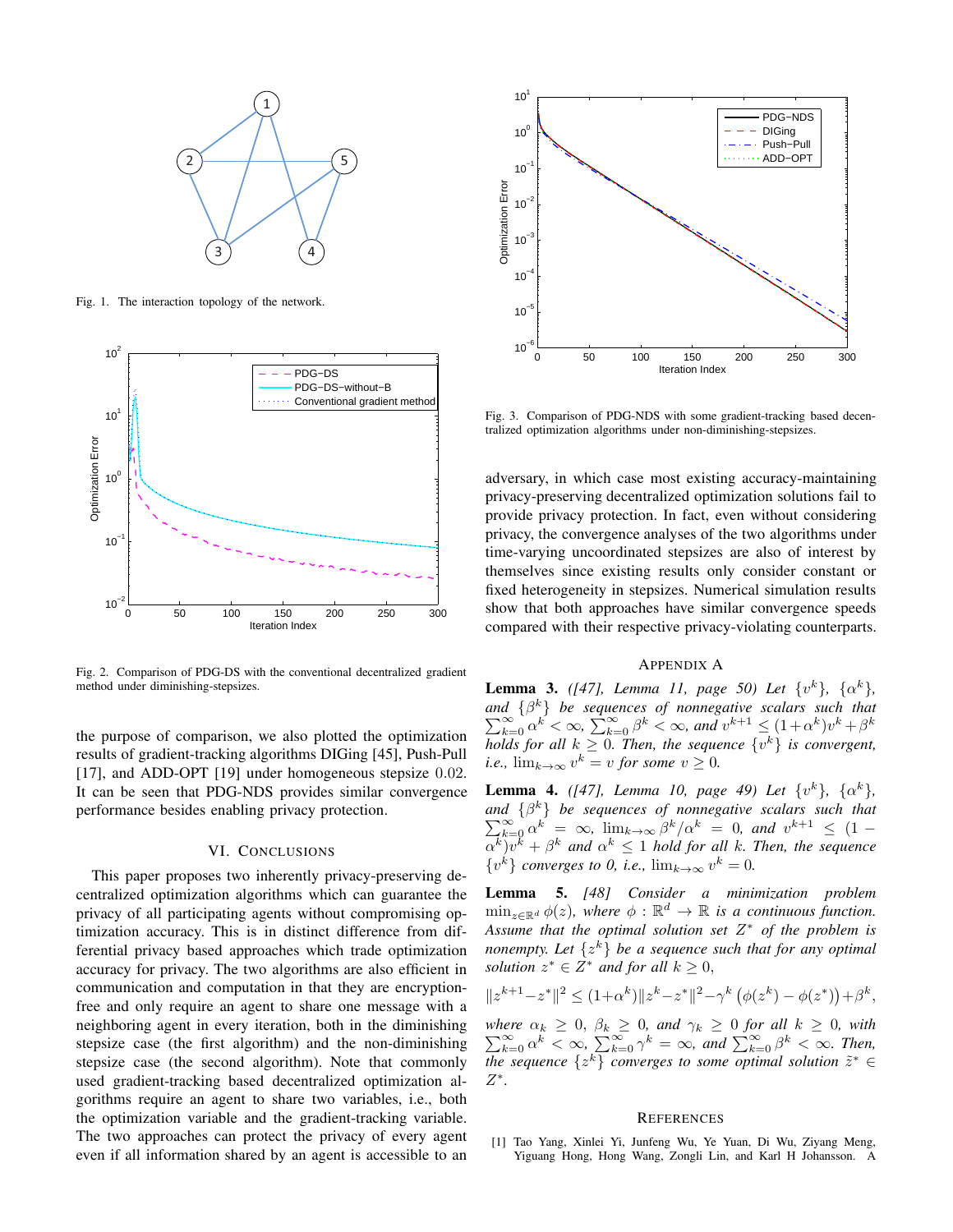survey of distributed optimization. *Annual Reviews in Control*, 47:278– 305, 2019.

- [2] Juan Andrés Bazerque and Georgios B Giannakis. Distributed spectrum sensing for cognitive radio networks by exploiting sparsity. *IEEE Transactions on Signal Processing*, 58(3):1847–1862, 2009.
- [3] Robin L Raffard, Claire J Tomlin, and Stephen P Boyd. Distributed optimization for cooperative agents: Application to formation flight. In *2004 43rd IEEE Conference on Decision and Control (CDC)*, volume 3, pages 2453–2459. IEEE, 2004.
- [4] Chunlei Zhang and Yongqiang Wang. Distributed event localization via alternating direction method of multipliers. *IEEE Transactions on Mobile Computing*, 17(2):348–361, 2017.
- [5] Konstantinos I Tsianos, Sean Lawlor, and Michael G Rabbat. Consensus-based distributed optimization: Practical issues and applications in large-scale machine learning. In *2012 50th annual allerton conference on communication, control, and computing (allerton)*, pages 1543–1550. IEEE, 2012.
- [6] John N. Tsitsiklis. Problems in decentralized decision making and computation. Technical report, Massachusetts Inst of Tech Cambridge Lab for Information and Decision Systems, 1984.
- [7] Angelia Nedic and Asuman Ozdaglar. Distributed subgradient methods for multi-agent optimization. *IEEE Transactions on Automatic Control*, 54(1):48–61, 2009.
- [8] Wei Shi, Qing Ling, Gang Wu, and Wotao Yin. Extra: An exact firstorder algorithm for decentralized consensus optimization. *SIAM Journal on Optimization*, 25(2):944–966, 2015.
- [9] Jinming Xu, Shanying Zhu, Yeng Chai Soh, and Lihua Xie. Augmented distributed gradient methods for multi-agent optimization under uncoordinated constant stepsizes. In *2015 54th IEEE Conference on Decision and Control (CDC)*, pages 2055–2060. IEEE, 2015.
- [10] Guannan Qu and Na Li. Harnessing smoothness to accelerate distributed optimization. *IEEE Transactions on Control of Network Systems*,  $5(3):1245-1260, 2017.$
- [11] Ran Xin and Usman A Khan. A linear algorithm for optimization over directed graphs with geometric convergence. *IEEE Control Systems Letters*, 2(3):315–320, 2018.
- [12] Wei Shi, Qing Ling, Kun Yuan, Gang Wu, and Wotao Yin. On the linear convergence of the admm in decentralized consensus optimization. *IEEE Transactions on Signal Processing*, 62(7):1750–1761, 2014.
- [13] Chunlei Zhang, Muaz Ahmad, and Yongqiang Wang. ADMM based privacy-preserving decentralized optimization. *IEEE Transactions on Information Forensics and Security*, 14(3):565–580, 2019.
- [14] Ermin Wei, Asuman Ozdaglar, and Ali Jadbabaie. A distributed newton method for network utility maximization–i: Algorithm. *IEEE Transactions on Automatic Control*, 58(9):2162–2175, 2013.
- [15] Kun Yuan, Qing Ling, and Wotao Yin. On the convergence of decentralized gradient descent. *SIAM Journal on Optimization*, 26(3):1835–1854, 2016.
- [16] Jinming Xu, Shanying Zhu, Yeng Chai Soh, and Lihua Xie. Convergence of asynchronous distributed gradient methods over stochastic networks. *IEEE Transactions on Automatic Control*, 63(2):434–448, 2017.
- [17] Shi Pu, Wei Shi, Jinming Xu, and Angelia Nedić. Push-pull gradient methods for distributed optimization in networks. *IEEE Transactions on Automatic Control*, 2020.
- [18] Wen Du, Lisha Yao, Di Wu, Xinrong Li, Guodong Liu, and Tao Yang. Accelerated distributed energy management for microgrids. In *2018 IEEE Power & Energy Society General Meeting (PESGM)*, pages 1–5. IEEE, 2018.
- [19] Chenguang Xi, Ran Xin, and Usman A Khan. Add-opt: Accelerated distributed directed optimization. *IEEE Transactions on Automatic Control*, 63(5):1329–1339, 2017.
- [20] Zhenqi Huang, Sayan Mitra, and Nitin Vaidya. Differentially private distributed optimization. In *Proceedings of the 2015 International Conference on Distributed Computing and Networking*, pages 1–10, 2015.
- [21] Daniel A Burbano-L, Jemin George, Randy A Freeman, and Kevin M Lynch. Inferring private information in wireless sensor networks. In *ICASSP 2019-2019 IEEE International Conference on Acoustics, Speech and Signal Processing (ICASSP)*, pages 4310–4314. IEEE, 2019.
- [22] Feng Yan, Shreyas Sundaram, SVN Vishwanathan, and Yuan Qi. Distributed autonomous online learning: Regrets and intrinsic privacypreserving properties. *IEEE Transactions on Knowledge and Data Engineering*, 25(11):2483–2493, 2012.
- [23] Ligeng Zhu, Zhijian Liu, and Song Han. Deep leakage from gradients. In *Advances in Neural Information Processing Systems*, pages 14774– 14784, 2019.
- [24] Jorge Cortés, Geir E Dullerud, Shuo Han, Jerome Le Ny, Sayan Mitra, and George J Pappas. Differential privacy in control and network systems. In *2016 IEEE 55th Conference on Decision and Control (CDC)*, pages 4252–4272. IEEE, 2016.
- [25] Yongyang Xiong, Jinming Xu, Keyou You, Jianxing Liu, and Ligang Wu. Privacy preserving distributed online optimization over unbalanced digraphs via subgradient rescaling. *IEEE Transactions on Control of Network Systems*, 2020.
- [26] Yongqiang Wang and Angelia Nedic. Tailoring gradient methods for differentially-private distributed optimization. *arXiv preprint arXiv:2202.01113*, 2022.
- [27] Erfan Nozari, Pavankumar Tallapragada, and Jorge Cortés. Differentially private distributed convex optimization via functional perturbation. *IEEE Transactions on Control of Network Systems*, 5(1):395–408, 2016.
- [28] Chunlei Zhang and Yongqiang Wang. Enabling privacy-preservation in decentralized optimization. *IEEE Transactions on Control of Network Systems*, 6(2):679–689, 2018.
- [29] Nikolaos M Freris and Panagiotis Patrinos. Distributed computing over encrypted data. In *2016 54th Annual Allerton Conference on Communication, Control, and Computing (Allerton)*, pages 1116–1122. IEEE, 2016.
- [30] Yang Lu and Minghui Zhu. Privacy preserving distributed optimization using homomorphic encryption. *Automatica*, 96:314–325, 2018.
- [31] Youcheng Lou, Lean Yu, Shouyang Wang, and Peng Yi. Privacy preservation in distributed subgradient optimization algorithms. *IEEE transactions on cybernetics*, 48(7):2154–2165, 2017.
- [32] Shripad Gade and Nitin H Vaidya. Private optimization on networks. In *2018 Annual American Control Conference (ACC)*, pages 1402–1409. IEEE, 2018.
- [33] Minghao Ruan, Huan Gao, and Yongqiang Wang. Secure and privacy-<br>preserving consensus. IEEE Transactions on Automatic Control. preserving consensus. *IEEE Transactions on Automatic Control*, 64(10):4035–4049, 2019.<br>[34] Yongqiang Wang. Priv
- Privacy-preserving average consensus via state decomposition. *IEEE Transactions on Automatic Control*, 64(11):4711– 4716, 2019.
- [35] Huan Gao and Yongqiang Wang. Algorithm-level confidentiality for average consensus on time-varying directed graphs. *IEEE Transactions on Network Science and Engineering*, 9(2):918–931, 2022.
- [36] Paolo Di Lorenzo and Gesualdo Scutari. Next: In-network nonconvex optimization. *IEEE Transactions on Signal and Information Processing over Networks*, 2(2):120–136, 2016.
- [37] Amir Daneshmand, Gesualdo Scutari, and Vyacheslav Kungurtsev.<br>Second-order guarantees of distributed gradient algorithms SIAM Second-order guarantees of distributed gradient algorithms. *Journal on Optimization*, 30(4):3029–3068, 2020.
- [38] Ran Xin, Shi Pu, Angelia Nedić, and Usman A Khan. A general framework for decentralized optimization with first-order methods. *Proceedings of the IEEE*, 108(11):1869–1889, 2020.
- [39] Michelangelo Bin, Ivano Notarnicola, Lorenzo Marconi, and Giuseppe Notarstefano. A system theoretical perspective to gradient-tracking algorithms for distributed quadratic optimization. In *2019 IEEE 58th Conference on Decision and Control (CDC)*, pages 2994–2999. IEEE, 2019.
- [40] Jiaqi Zhang, Keyou You, and Kai Cai. Distributed dual gradient tracking for resource allocation in unbalanced networks. *IEEE Transactions on Signal Processing*, 68:2186–2198, 2020.
- [41] Angelia Nedić, Alex Olshevsky, Wei Shi, and César A Uribe. Geometrically convergent distributed optimization with uncoordinated step-sizes. In *2017 American Control Conference (ACC)*, pages 3950–3955. IEEE, 2017.
- [42] O. Goldreich. *Foundations of Cryptography: volume 2, Basic Applications*. Cambridge University Press, 2001.
- [43] Cynthia Dwork, Aaron Roth, et al. The algorithmic foundations of differential privacy. *Foundations and Trends in Theoretical Computer Science*, 9(3-4):211–407, 2014.
- [44] Z. Huang, S. Mitra, and N. Vaidya. Differentially private distributed optimization. In *Proceedings of the 2015 International Conference on Distributed Computing and Networking*, ICDCN '15, New York, NY, USA, 2015. ACM.
- [45] Angelia Nedic, Alex Olshevsky, and Wei Shi. Achieving geometric convergence for distributed optimization over time-varying graphs. *SIAM Journal on Optimization*, 27(4):2597–2633, 2017.
- [46] Gao Huang, Zhuang Liu, Laurens Van Der Maaten, and Kilian Q Weinberger. Densely connected convolutional networks. In *Proceedings of the IEEE conference on computer vision and pattern recognition*, pages 4700–4708, 2017.
- [47] Boris Polyak. Introduction to optimization. *Optimization software Inc., Publications Division, New York*, 1, 1987.